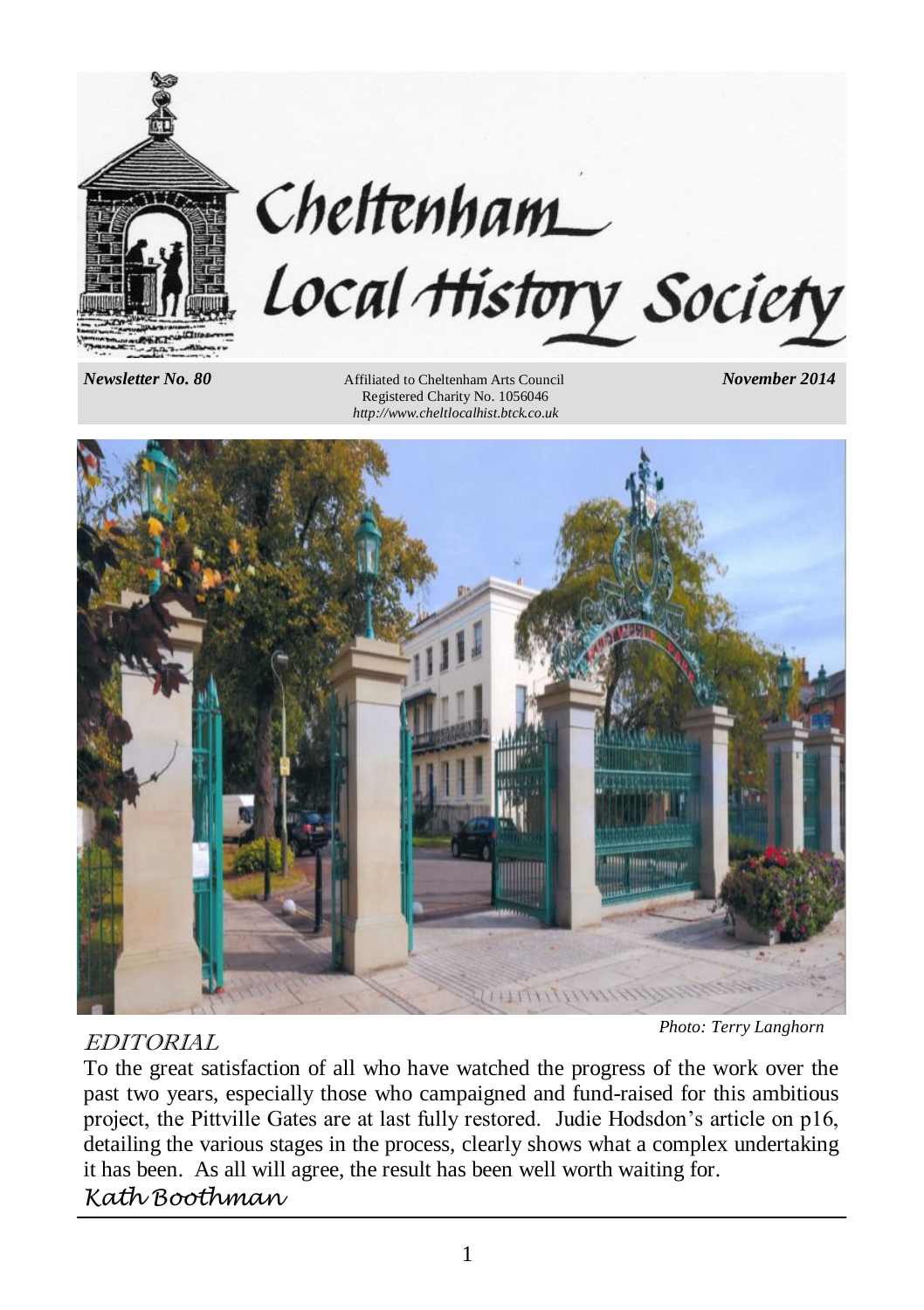For CONTENTS please see the back cover.

LECTURE PROGRAMME DECEMBER 2014-MAY 2015 Meetings start at 7.30 pm in the Council Chamber, Municipal Offices, Promenade

### *Tuesday 9th December:*

# **David Smith—The Origins of Gloucestershire**

Gloucestershire as an entity came into existence in the summer of 1007. This talk will discuss how and why this happened and the pattern of local administration which it replaced. It will also consider the role of the hundred, a smaller but older unit of local control. Finally changes to the original shire over the last millennium will be briefly summarised. (The speaker does not use visual aids as he wishes to be able to see if members of the audience remain awake!)

# *Tuesday 20th January 2015:*

# **Research and Display Evening**

Our annual social evening gives members an opportunity to meet informally and to show the results of their researches. As usual refreshments will be served and there will be a raffle. David Scriven would like to hear as soon as possible from any member who is willing to provide a display, large or small, of their research findings or source materials. Please contact David on 01242 524593 or e-mail david.scriven@hotmail.com. Visitors will be very welcome.

### *Tuesday 17th February 2015:*

# **Adrian Barlow—Cheltenham: the Architecture of a Victorian Town**

Much of what is assumed to be Regency Cheltenham belongs actually to later in the 19th and even 20th centuries. This illustrated lecture will focus on the architecture of Cheltenham as a Victorian town, although one very conscious of its Regency legacy. It will explore the different types of both public and domestic building, as well as street furniture such as pillar boxes and park pavilions. Colleges and churches are among the most prominent components of the Victorian scene, but often the smaller schools and chapels will tell one more about the neighbourhoods to which they belong. The lecture will conclude with a revaluation of John Betjeman's estimate of the town he thought 'better than Bath'.

### *Tuesday 17th March 2015:*

# **Tony Roberts—New Archaeological Discoveries in Gloucestershire**

Archeoscan is a small company that specialises in running archaeological digs and community geophysical surveys in Gloucestershire and South Gloucestershire that are open to members of the public. The talk will cover the sites that Archeoscan has excavated over the summer of 2014 and other significant discoveries made through the use of geophysics. These have included continued work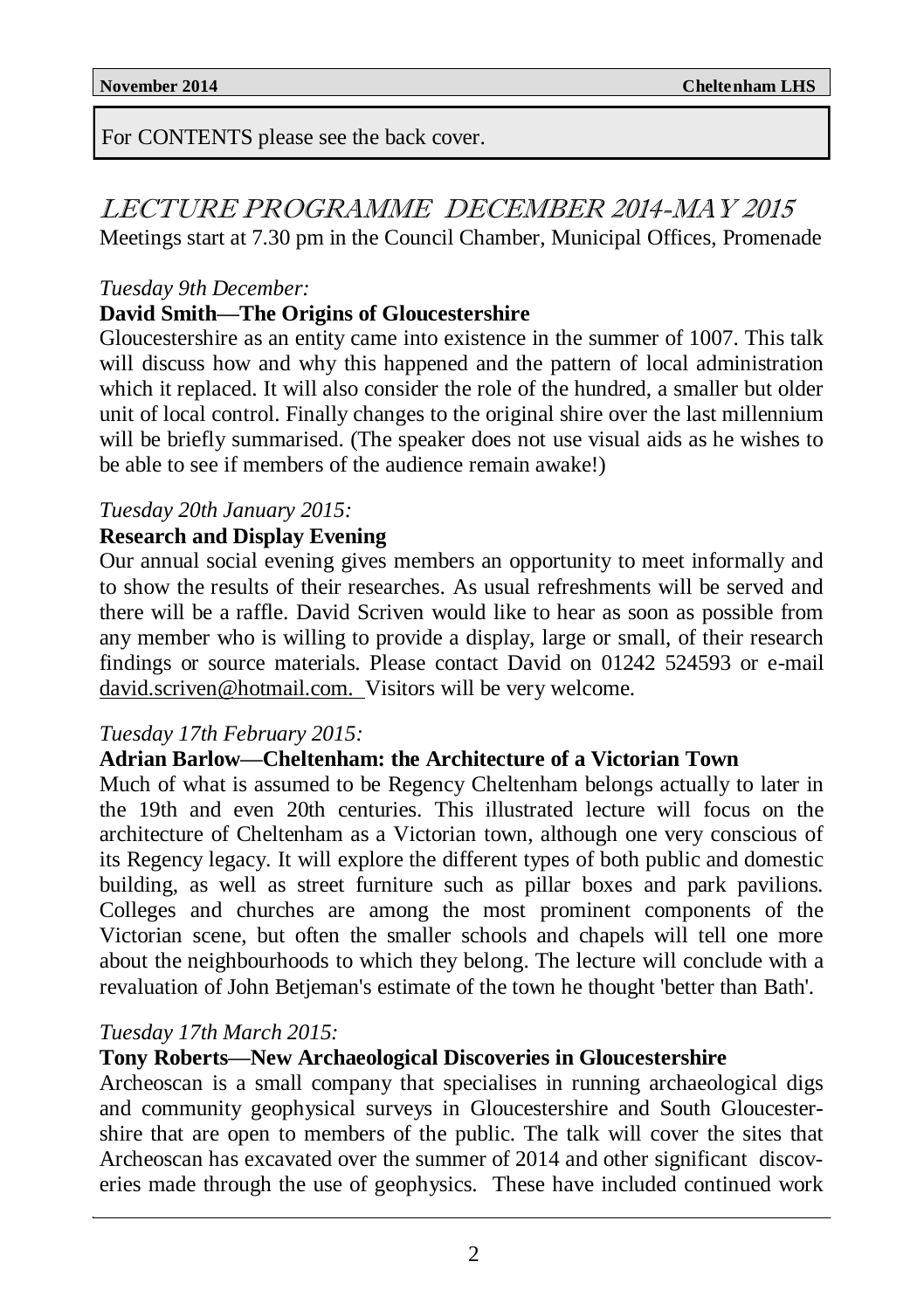### **November 2014 Chelte November 2014 Cheltennham LHS**

at Doynton Villa in South Gloucestershire and two Romano-British sites in the centre of the Cotswolds, at Guiting Power and Miserden, which, at the time of writing, have yet to be explored and could prove archaeologically significant. The illustrated talk will show the results of some geophysical surveys and the major findings from the excavations. There will also be an opportunity to handle some of the Roman material finds from the excavations.

### *Tuesday 14th April 2015 at 10.00 am for 10.30 am:*

### (Note venue: St Luke's Hall, St Luke's Place)

# **Joanna Vials—The Indefatigable Mr Cotham: Pioneering Priest who built St Gregory's**

When the spire of St Gregory's church was topped out in December 1864 much was made of its superior height, at 212ft surpassing that of St Mary's. The re-emergence of a Catholic presence in Cheltenham permitted by the reversal of penal legislation was given greater momentum from developments such as the Oxford Movement, the influx of Irish immigrants in the 1840s and the establishment of the Roman Catholic hierarchy in 1850. Arriving in 1852 Revd James Ambrose Cotham OSB brought together disparate enthusiasms, needs and opportunities which found expression in the ambitious building of St Gregory the Great church. This ebullient Lancastrian used his experience as a pioneer missionary and convict



chaplain in Tasmania (then called Van Diemen's Land) to cajole and inspire his parishioners to move onwards and upwards.

# *Tuesday 21st April 2015:*

# **John Paddock— The Civil War in the Cotswolds**

The talk will commence with a brief outline of the immediate causes of the war, examining the state of Gloucestershire and its affiliations. From the outbreak of war in the Cotswolds – beginning with the attempted reading of the commission of array by Lord Chandos in Cirencester—it will then follow the progression of the war starting with the Royalist victory at Powick Bridge and the effect of the inconclusive Edgehill campaign. The supply problems experienced by the Royalists in their 'winter of discontent' 1642/43 were somewhat alleviated by the storming of Cirencester on 2nd February 1643. That year marked the Royalist high tide, but ended with the siege of Gloucester and the Newbury campaign leading directly to stalemate in the west in 1644. The Gloucester garrison under Massey was particularly active at that time. Finally the effect of the campaigns of 1645 and 1646 will be examined, looking in particular at Naseby and the battle of Stow-on-the-Wold 1646 and concluding with an overview of the social and economic effects of the war in Gloucestershire and the Cotswolds.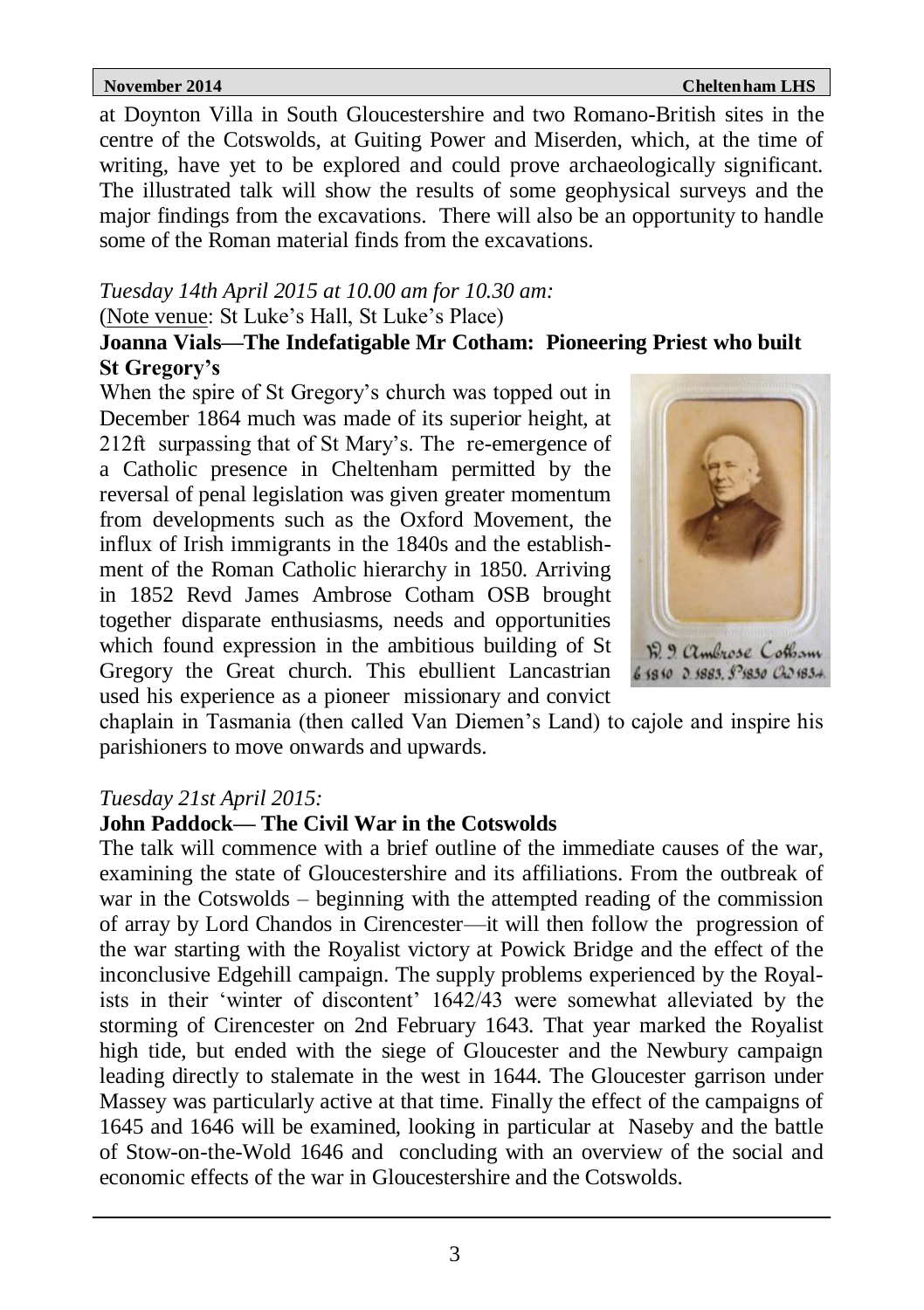# *Tuesday 19th May 2015:*

**AGM** followed by **John Putley—Blood, Guts and a Little off the Top!** 

This presentation provides an entertaining look at medicine and surgery from medieval through to Tudor times, but takes little forays back and forth to Roman times and into the  $19<sup>th</sup>$  century. The speaker, wearing authentic reproduction costume, first looks at 'medical theory' and the 'scientific' diagnosis of illness, then introduces potential treatments, starting with the varied medicines and medical recipes - many of which are from Gloucestershire and held in local collections (i.e. Gloucestershire Archives and Museum in the Park) - before moving on into the realm of surgery. Here he starts at the top and works down, using authentic props and demonstrating the various techniques for treating such things as diverse as headaches, toothworm, tonsillitis, battlefield injuries and lastly amputations.

# FOR YOUR DIARY FOR YOUR DIARY

# **Leckhampton Local History Society**

www.llhs.org.uk

Meetings are held at St Philip's and St James' Church House, Painswick Road, Cheltenham at 8.00 pm. Admission £1 for visitors.

*Thursday 18th December:*

**Louise Reynolds—Down to Bedrock: the Diaries of Eric Cordingley** *Thursday 15th January 2015:*

**David Elder—Edward A Wilson: his Life in Cheltenham**

# **Prestbury Local History Society**

www. prestburyhistory.btck.co.uk Meetings are held at Prestbury Women's Institute Hall (corner of Bouncer's Lane/Prestbury Road), starting at 7.30 pm. Non-members pay £2.

*Monday 24th November:*

**John White—Tudor Cottage**

# **Gotherington and Area Local History Society**

Meetings are held in Gotherington Village Hall, starting at 8.00 pm. Visitors are welcome, £2 per meeting.

*Tuesday 25th November:*

**Simon Draper—The Victoria County History of Gloucestershire and Writing a Parish History**

*Tuesday January 27th 2015:*

**John Putley—Stand and Deliver: Gloucestershire Highwaymen**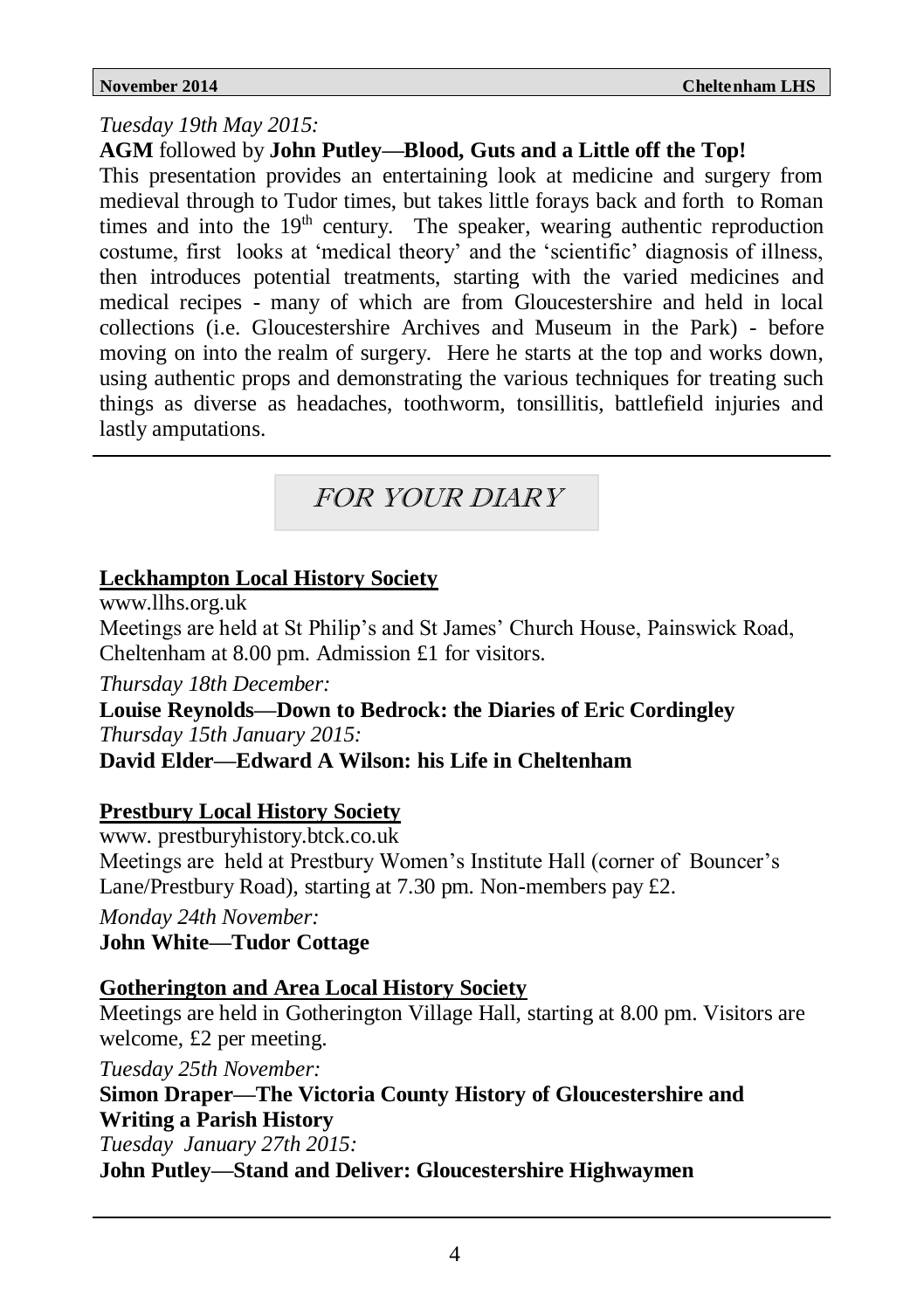*Tuesday 24th February 2015:*

## **Alan Pilbeam—The Legacy of Frosts and Floods**

# **Swindon Village Society**

Meetings are held at Swindon Village Hall at 7.30 pm. Non-members pay £1. *Wednesday 19th November:*

**Angela Panrucker—Just Hanging Around ( an illustrated talk on pub signs)**

# **Charlton Kings Local History Society**

www.charltonkings.org.uk All meetings are held at the Baptist Church, Church Street, starting at 7.30 pm.

*Tuesday 25th November:* **David Morgan—Trams, Trains and Steam through Charlton Kings** *Tuesday 27th January 2015:*

**Mick Kippin—Commonwealth War Graves Commission 'triple headstones'**

# **Bristol and Gloucestershire Archaeological Society**

www.bgas.org.uk Talks will be held in the Frith Building at Gloucestershire Archives, Alvin Street, Gloucester, starting at 7.30 pm. Visitors pay £1.

*Wednesday 19th November:*

**Tim Copeland—'Time's Wonder and Crown': the Archaeology of the Cotswold Scarp** 

*Wednesday 18th February 2015:*

**Professor C C Dyer—Surviving or Thriving: The World of Gloucestershire Peasants, 1200-1540** 

# **Holst Birthplace Museum**

www.holstmuseum.org.uk 4 Clarence Road, Cheltenham

 *Friday 21st November at 7.30 pm in Christ Church Hall*

The Holst Birthplace Museum and the Cotswold Astronomical Society present a unique 50-minute film showing stunning photos and amazing facts about the planets to the soundtrack of Holst's Planets Suite.

The film will be followed by a finger buffet with wine/soft drinks.

Tickets, to include refreshments, available from the Holst Birthplace Museum and the Tourist Office: £12.00 (members £10.00), family £24.00 (2 adults plus children), students £6.00.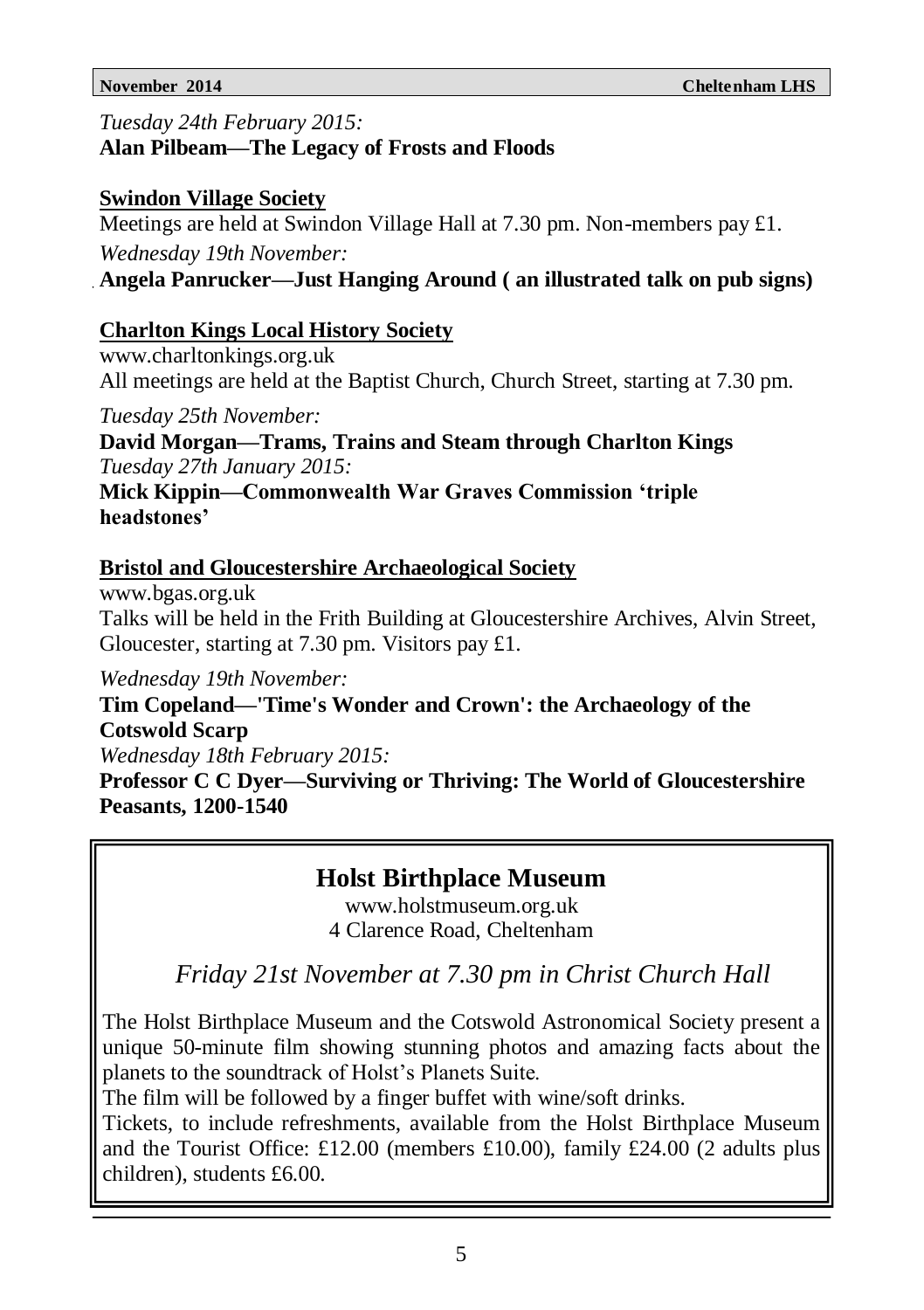# **THE PATERSON MEMORIAL LECTURE Tuesday 2nd December 2014 at 7.30 pm in the Harwood Hall, Christ Church, Malvern Road**

Chris Wilkinson of well-known architects Wilkinson Eyre will talk about the enormous challenge of designing and constructing the £27million permanent museum that now encloses Henry VIII's flagship, Mary Rose, which was raised from the seabed off the Solent near Portsmouth in 1982.

The building has recently received a 2014 RIBA Regional Award for excellence in architecture.

Admission: £5 at the door, to include a glass of wine.

# REVIEWS

# Summer events and visits July–October 2014

# **A walk around the Lower High Street, Wednesday 2nd July at 6.00 pm (repeated on Wednesday 16th July)**

This summer evening walk, led by Steven Blake, began outside The Wilson Art Gallery and Museum and went first along St George's Terrace to the little stone building that was the first Cheltenham Infant School, completed in 1830, and the almost equally modest synagogue of 1839. This was one of several places of worship we encountered, few of them (unlike the synagogue) still serving their original purpose. Some have changed denominations: the Christadelphian Hall at the top of St James' Square was once the Bethel Baptist church. The nearby



At the Winston Churchill Memorial Gardens

Quaker Meeting House, though architecturally little changed, is now a ladies' leisure club. Heading west along the Lower High Street we soon found ourselves among much less imposing buildings, small early 19th century shops and houses separated here and there by narrow alleyways. In Grove Street, a turning to the left, Stephen pointed out a blocked gateway marked 'Friends' Burial Ground 1700'. Sadly, this Quaker cemetery is now a builder's yard. The Winston Churchill Memorial Gardens further along the High Street still has an imposing chapel

with tall fluted columns at the entrance, but it is a martial arts club these days. Returning, we saw the former Cheltenham Chapel by the bowling green at the top of Ambrose Street, well maintained but also in commercial use. Stephen said that the green, which has a pleasant open aspect, once had houses along its street frontage. Across the road is Normandy House, formerly the town's first general hospital, built as a dispensary in 1813 and enlarged to take in-patients in 1839.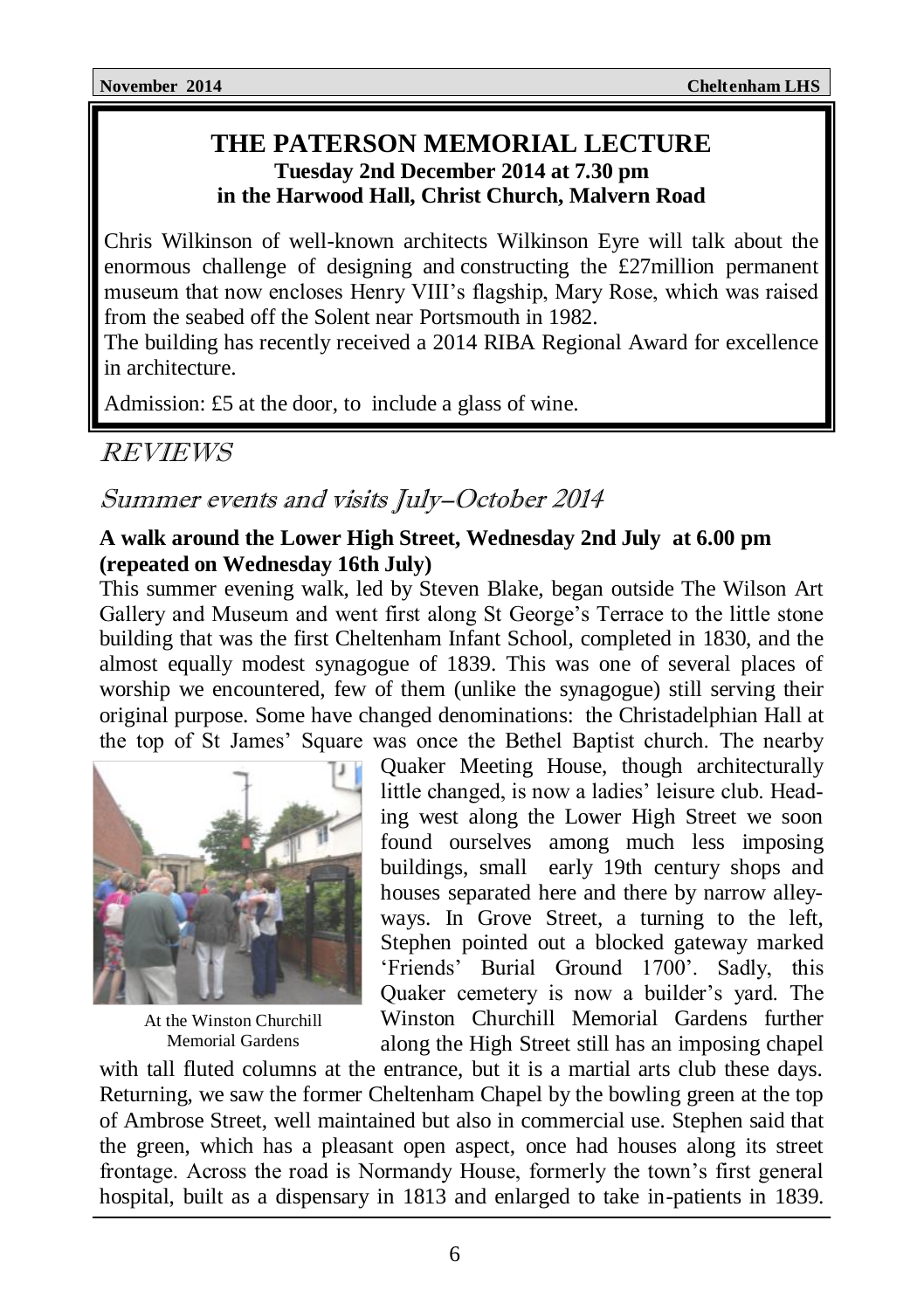Going up King Street we came to the Ebenezer Methodist Chapel with its recently restored portico. It is a large building, but evidently not large enough in the religious ferment of the mid-19th century, because the even bigger Wesley Chapel in George's Street, our final port of call, was built to replace it. Thus ended a very good walk, which left one thinking that there is at least as much of historical interest at the humbler end of Cheltenham as in the grand surroundings of Lansdown or Montpellier.

### **Visit to Hellens and Ledbury, Wednesday 6th August**

The party left by coach at 9.30 am on a fine warm morning from Royal Well and arrived about an hour later at Hellens at Much Marcle in Herefordshire, where we were regaled with coffee and biscuits before starting our guided tour in small groups. This ancient brick and stone manor house, we learned, has a history going back to the Norman Conquest, though the surviving buildings are mainly Tudor and Jacobean. It is still a family home and belongs to the Anglo-Swedish Munthe family, descendants of the author Axel Munthe who wrote *The Story of* 



The gardens at Hellens

*San Michele.* They can trace their ancestry to the 14th century Walter de Helyon, who gave his name to the house. In every generation since, fortunately, someone has been wealthy enough to keep the place going. The present owner's father, Malcolm Munthe, did much restoration after World War II and was a collector of historical artefacts such as tapestries and armour, of which we saw examples in the Stone Hall, the first room we entered. We went next to the panelled dining room,

then to the staircase hall of 1641 with its fine carved overmantel, and the music room. Upstairs we saw the bedrooms, one called the Cordoba Room after its wallcovering of Spanish leather and another alleged to be haunted. Known as Hetty's Room, it was the virtual prison of a 16th century daughter of the house who, having eloped with a labourer and been abandoned, came back only to be shut away by her family for the rest of her life. Another room, where Mary Tudor may once have stayed, is also said to be haunted because a priest was killed there. A flight of spiral stairs took us down again to the art gallery where we had had coffee.

After a stroll around the gardens we drove on to the pretty little town of Ledbury for lunch followed by a walking tour with a local guide, again divided into groups. Starting at the 17th century Market House, we went first to the halftimbered Heritage Centre for a slide show and talk on the town's history. Ledbury was a medieval market town, once the property of the Bishop of Hereford, with many burgage plots still marked by narrow cobbled alleyways. The Heritage Centre is in one of these, Church Lane, as is another Tudor house with an upstairs room where the walls are painted with bible texts and a knot-garden floral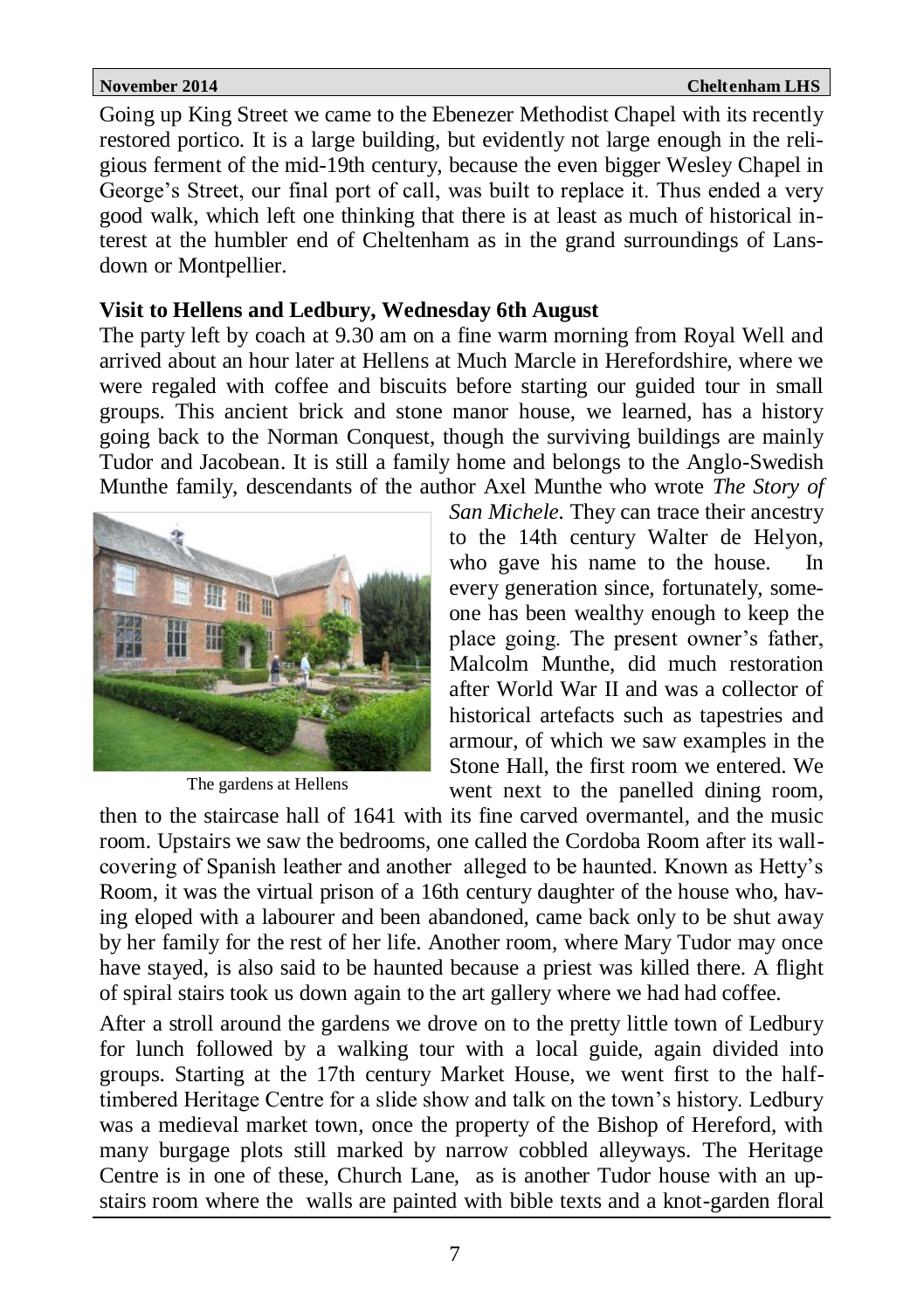**November 2014** Cheltenham LHS

design. Another very old house, known as Butcher Row, has been moved from its original site and is now a little museum. The town suffered a period of poverty and decline after the Black Death but then enjoyed renewed prosperity from the late 16th century when wealthy wool families settled there. We saw some of the handsome town houses they built on the other side of the High Street on our way to the 14th century St Katherine's Hospital and the Master's House next door, where the hospital administrator lived. The latter has a fine timber roof, currently being restored. Passing the market



Church Lane, Ledbury

area again, where a stream once ran to wash away the offal from slaughtered beasts, we admired the jettied houses at the top of Church Lane, passed the large church of St Michael and All Angels with its separate tower (a common feature in Herefordshire) and returned via another picturesque alley to the High Street and so to the coach for the homeward journey. Many thanks are due to David Johnson for his efficient organisation of this very enjoyable outing.

### '**The Effects of World War I on Gloucestershire Communities' GLHA Local History Day** *Saturday October 11th 2014 at Pate's Grammar School, Cheltenham*

The formal programme began at 11.00 am with a welcome from Dr Steven Blake,

who noted that this year's event was free because, as part of the 'Gloucestershire Remembers World War I' project, it had received sponsorship from various sources. He introduced the first speaker, Lieut Col Robert Dixon, Chairman of the Trustees of the Soldiers of Gloucestershire Museum, whose theme was 'Gloucestershire and the



Great War'. An early lunch break followed, with another chance to look round the displays (sandwiches were served in the ante-room), after which the Brian Jerrard Award, sponsored this time by The History Press, was presented. It was won by Jan Broadway for her article 'Gloucester Gardeners 1650-1763' published in the BGAS Transactions Vol. 131, and was received on her behalf by Dr Simon Draper, Editor of the Transactions. There were only two further speakers, the fourth having had to cancel owing to illness. Sally Dickson spoke on 'Kidderminster's War: a Local History Society's Project' and Geoff North on 'Researching Gloucestershire's VAD Hospitals'. Finally, the award for the best display went to Painswick. Dr Steven Blake then closed the meeting and thanked everyone involved for their support.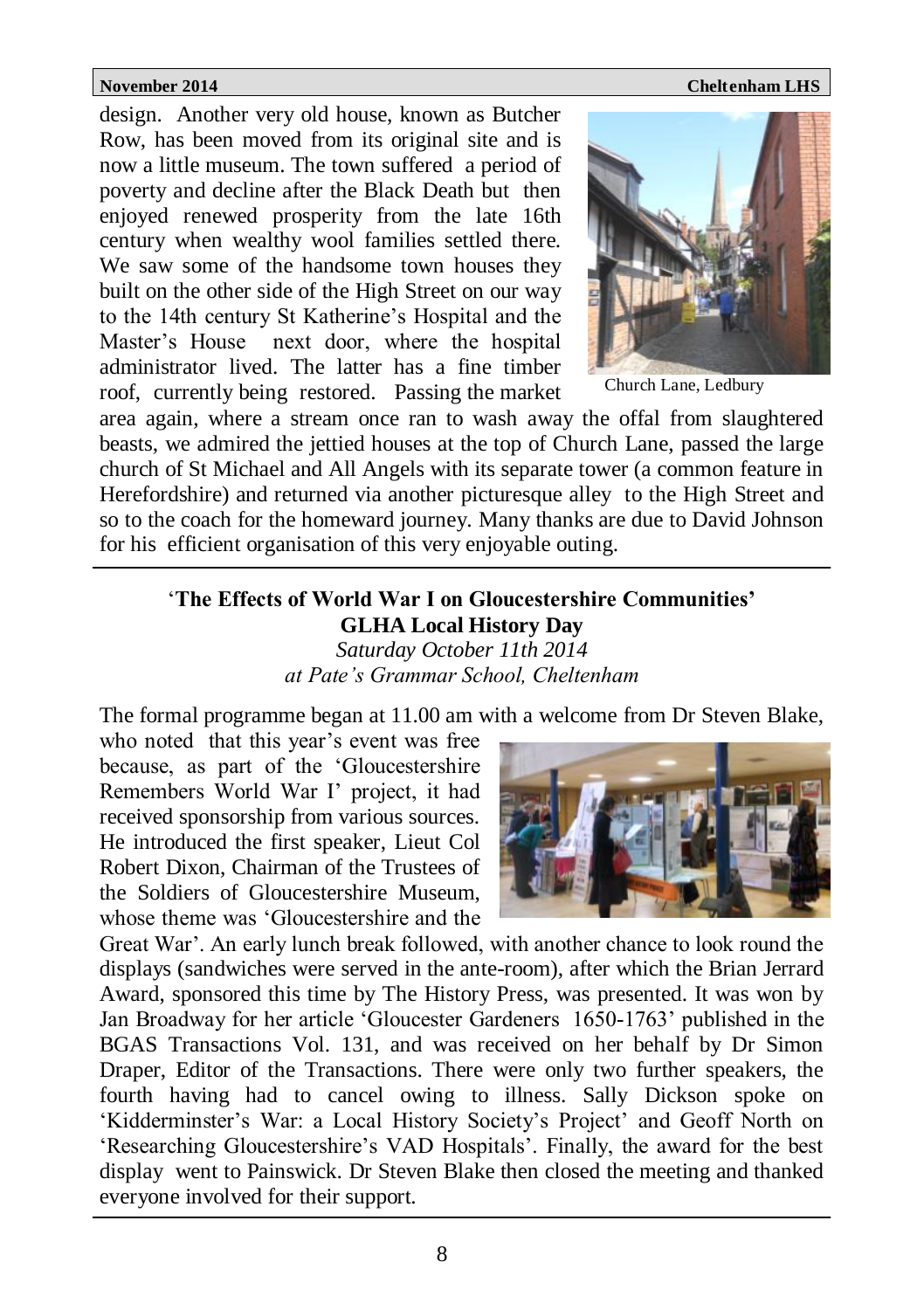# Autumn lectures September-October 2014

Our autumn lecture season began on 16th September with a talk by **Tony Conder**  entitled **Gloucester Docks, Then and Now.** Tony was the Curator of the British Waterways museum collections for over 25 years and also founded the Waterways Museum in Gloucester. He began by showing an early 19th century painting

in which the cathedral loomed over the great jumble of tall-masted ships in the main dock basin. The artist had romanticised the view, but the reality must have been impressive enough. Thomas Telford, visiting the docks in 1832, saw over 50 ships engaged in the importing and exporting of such commodities as timber, wool and coal. The canal did not yet



The Main Basin at Gloucester Docks, 1842

exist and navigation on the Severn was difficult, but ships could come up as far as Gloucester on the tide, helped by the Bore. Before quays were built the river was wider: he showed pictures of ships being unloaded via gangplanks on to the mud banks. Gloucester had begun to flourish as a port when Elizabeth I granted it customs rights in 1580, thus opening it to overseas traders. The advent of the canal age in the 1750s did not affect Gloucester at first, most of the early projects being small inland canals, but in 1793 the Gloucester and Berkeley ship canal scheme was launched by civil engineer Robert Mylne. It attracted plenty of support initially. Digging began at the Gloucester end, where Mylne planned the dock as a lozenge shape near the site of the now defunct prison. Money ran out, however, when only half the dock and about five miles of canal had been built, and despite various efforts it did not re-start until the end of the Napoleonic wars in 1815 brought a fresh labour supply in the form of ex-soldiers. It was finished in 1827, by which time it had cost a grand total of £440,000. In the meantime a tramway had been built from Cheltenham to the existing section of canal in about 1810, mainly to bring in the coal supply the town needed, and from 1812 the docks were in use for coal barges. One warehouse was built, with many more to follow. Later in the century both the Midland Railway (in 1847) and the Great Western (in 1852) built links to the docks. They soon played a much more important part in the onward shipment of goods than the old inland canal system.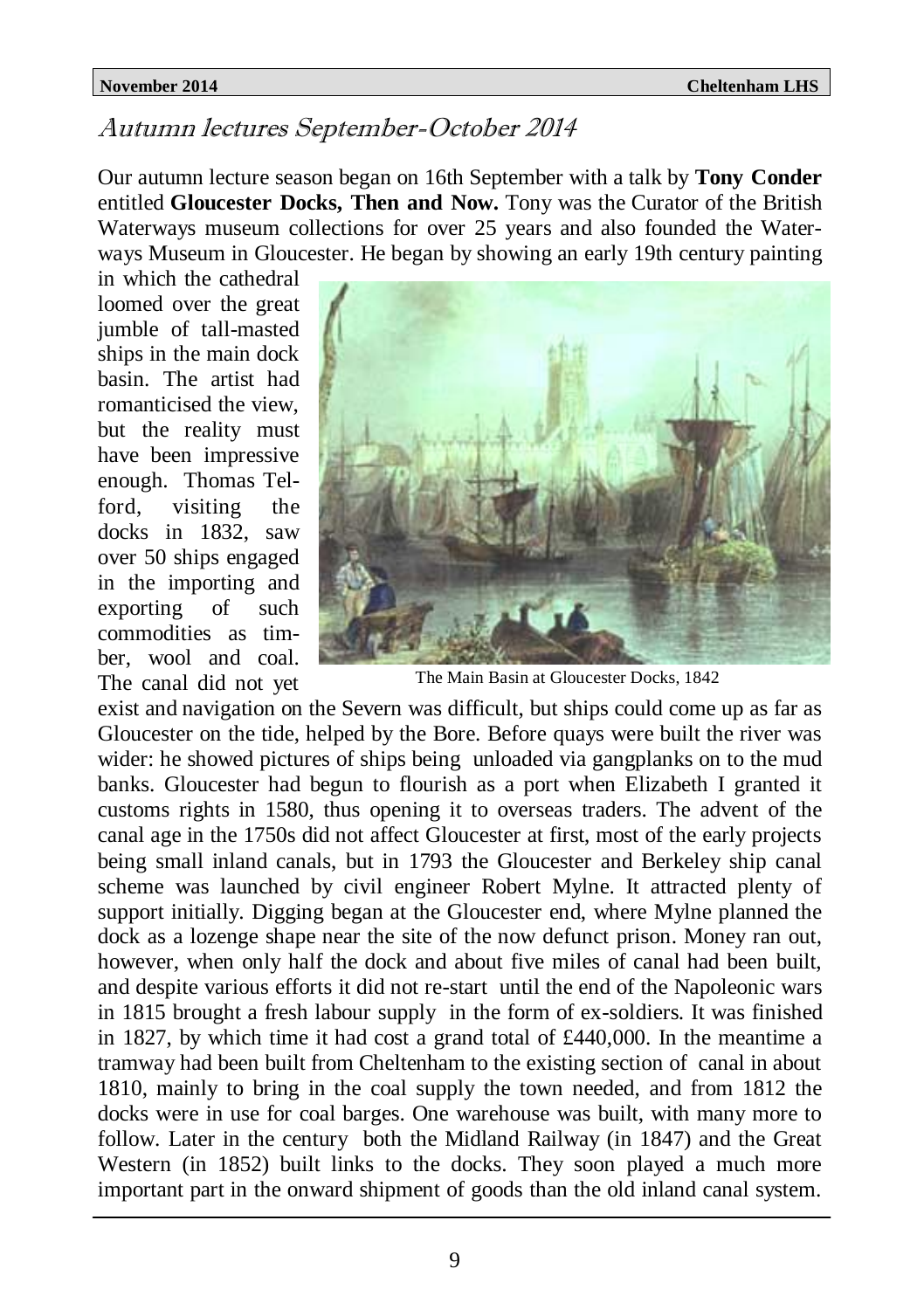Mylne's lozenge shape was never completed, but the Victoria Dock was added in 1849. The docks were very busy and provided much employment. He showed a photograph of a vast mound of 6,000 sacks of oats from Argentina that would have been unloaded by a gang of casual labourers.

Gloucester is said to be the most complete Victorian port in the country. The handsome warehouses were built in a consistent style and to a high standard. Other buildings such as ship-owners' offices also survive. The Mariners' Church, built in 1849, was a vital part of dockland life, providing not only a community centre but a variety of social services for the many hundreds of foreign sailors who might be in Gloucester at any time. More commercial activity spread down the canal to the south of the city: sawmills, for example, used imported timber to make wooden buildings and boxes for packaging. By the 1860s many steamships were in use that were too big to come right up to Gloucester, and the Sharpness docks were developed. These soon became an important destination for clipper ships from Australia and timber ships from Russia and Canada. After the First World War much trade moved to Sharpness, and the Gloucester warehouses were less used. Tony told several stories of dramatic warehouse fires, which were virtually uncontrollable in the early days when only hand pumps were available. The last one, in 1986, destroyed the Britannia warehouse, but by then the docks were being restored and property prices were up so it was rebuilt. The Llanthony warehouse is now the Waterways Museum and the Albert warehouse is converted into flats, as are many others. No longer a scene of noisy industrial activity, the docks are now a place where the Gloucester Civic Trust runs tours for visitors.

In answer to a question at the end Tony said there is now very little trade on the canal. Suitable commodities, and people to work the boats, are both hard to find. Another questioner asked about the use of sacks, and he explained that they were made to order in sack works (employing women) near the docks, using Irish jute. Later, contractors came in who offered a hire service. With the advent of bulk cargoes, loaded and unloaded by mechanical means, sacks, like barrels and boxes, largely fell out of use. Thanking the speaker, the Chairman expressed everyone's view when he said this had been a most enjoyable and interesting talk.

Our morning meeting at St Luke's on October 7th featured **Angela Panrucker**  with a lively and stimulating talk entitled **The Story of Pub Signs.** She began by saying that the pub as a concept goes back only about 100 years. Before that there were ale houses, inns and taverns. Ale houses served only ale, usually made by the landlord and his wife. This was a safe low-alcohol drink for everyone (even nuns had a daily allowance) because the water was boiled. Many inns began life as an adjunct to a monastery, providing hospitality for travellers and pilgrims, but soon evolved into profit-making establishments. Taverns served wine, mainly sack and malmsey. Pub signs were brought to Britain by the Romans, who customarily displayed a bush or a bunch of grapes to indicate where new wine was available. Visual signs, either objects or images, were essential at a time when few people could read. She then showed a small selection (149!) of her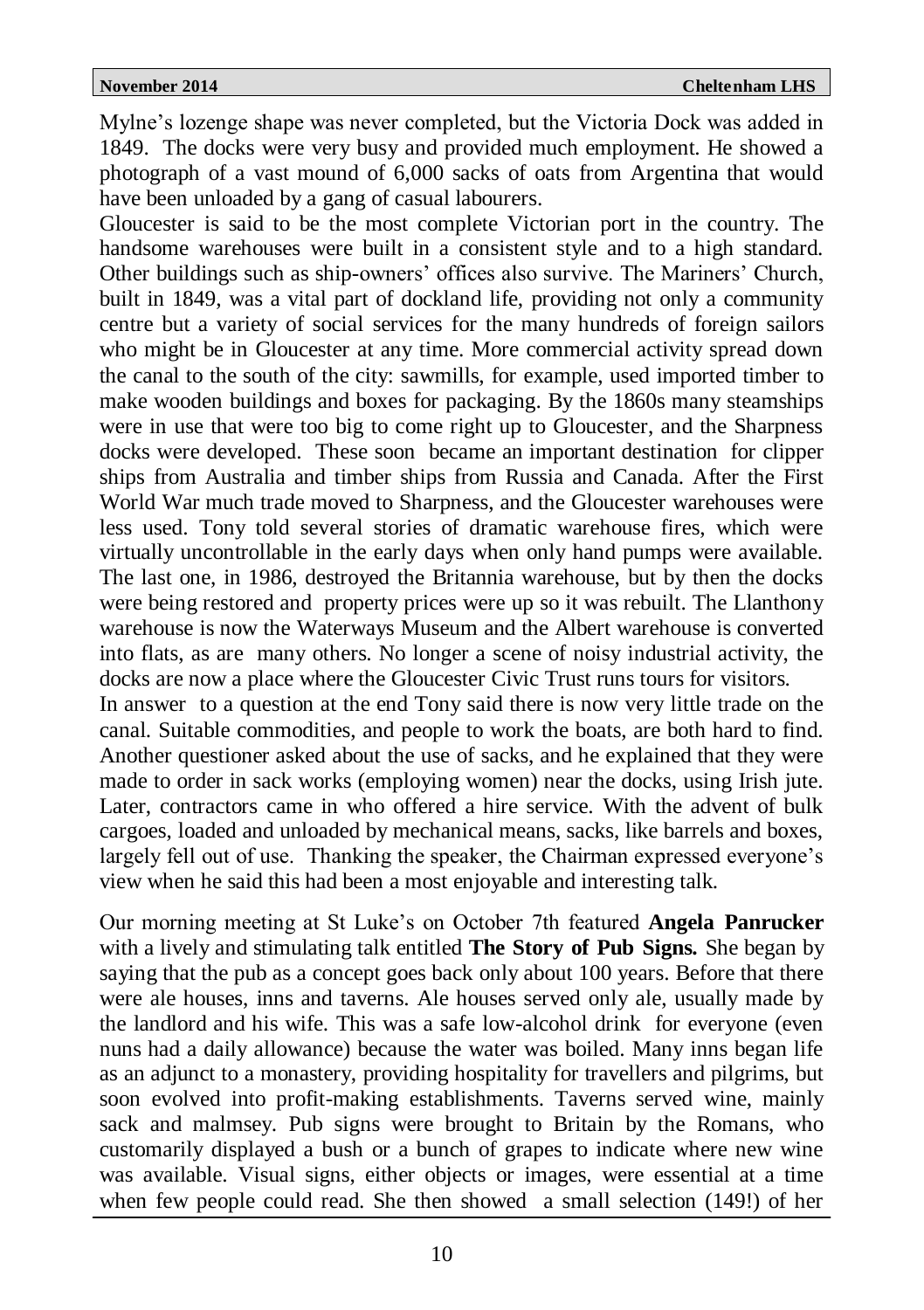collection of pictures of pub signs. (There are 10,500 signs in the country and she has pictures of 7,500 of them.) In 1393 Richard II decreed that all landlords should display signs. Some chose to use the king's emblem, the White Hart, but competition ensured that there was soon much more variety. Signs grew larger too, some stretching right across the street and known as gallows signs because they were occasionally used as gibbets. She showed a picture of one of the few remaining ones, the Swan Inn at Stroud. Since medieval times many signs have had a religious, royal or heraldic theme. The Angel, The Star, Adam and Eve are all common, while The Cross Keys signifies St Peter. Henry VIII and Elizabeth I were popular choices, and there are many examples of The Rising Sun, badge of Edward III, and The Royal Oak, commemorating the hiding place of Charles II. One of the more interesting signs introduced in the Victorian era was The Five Alls with its aspects of the British Empire: soldier, bishop, monarch, judge and John Bull. It is against the law to show a living monarch on a pub sign, but other members of the present royal family sometimes appear. As for heraldic signs, they occur in infinite variety. The Bear, emblem of the Earls of Warwick, could also signify that bear-baiting took place on the premises. The Red Lion indicated that the pub was on land owned by John of Gaunt. Many signs have guild or trade links—The Unicorn for apothecaries, The Three Tuns for brewers. The wool trade gives us The Fleece, The Woolpack and many more. Transport, from the stagecoach to the railway and even the space age, contributes a great variety. The Ship was Dickens' favourite pub, there are Penny Farthings and Chelmsford has The Space Shuttle.

She touched on many other themes—historic events, sport, the natural world and the seasons, political figures, famous women, food and drink. Sometimes a local product is featured, such as The Dorset Knob (a biscuit). Occasionally there is a pun in the design: The Evenlode shows an evenly loaded wagon. She ended with a 'countdown' of the most popular pub signs, from The White Swan at no.10 to the Red Lion at no.1. Members asked questions about the meanings of particular signs they had seen, and the speaker noted that, sad to say, many old hand-painted ones are disappearing. She urged everyone to make a point of noticing pub signs, which tell us so much about local history.

# **CLHS DISPLAYS IN LOCAL STUDIES LIBRARY**

*1. Until Wednesday 26th November -* **Cheltenham's War Memorials**

 This display features some of the many memorials to be found in and around Cheltenham honouring the dead of WWI. It also includes an update of the project to refurbish the town's war memorial in the Promenade.

*2. Friday 12th December to Tuesday 3rd February 2015 -* **A display on a seasonal theme.**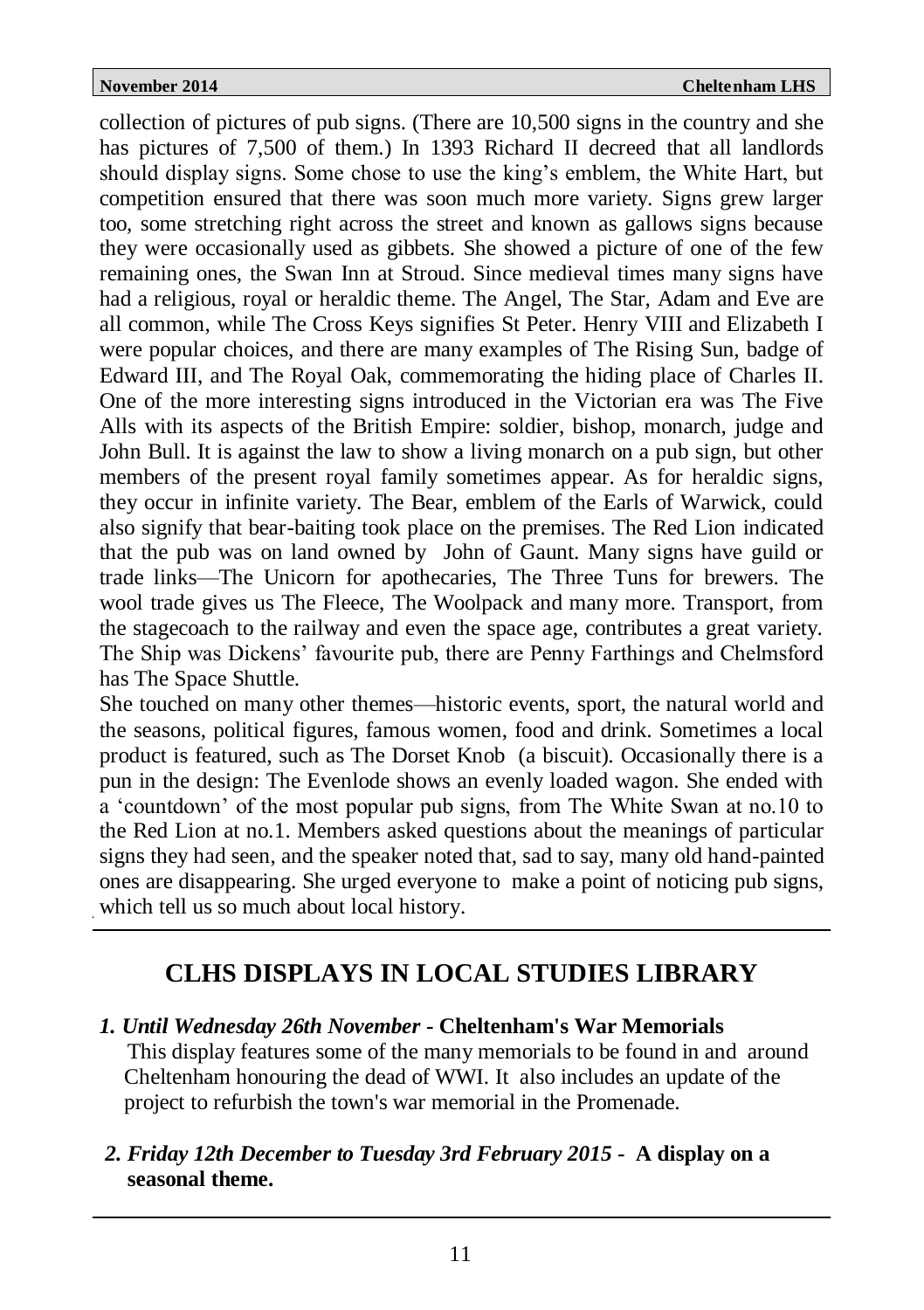# **November 2014** Cheltenham LHS **FEATURE**

# **A LOOK AT APPRENTICES**

Proving that there is no limit to the subjects that historians can take an interest in, a while ago I received a book published by BGAS in its record series and edited by a Gloucestershire local historian (Society member Jill Barlow, MA) entitled 'A Calendar of the Registers of Apprentices of the City of Gloucester 1700- 1834'. At a time when we hear so much moaning about the lack of skills, youth unemployment and government incentives to companies to take on apprentices, I felt it would be interesting to see how youth apprenticeships operated in years past, and with particular reference to Minsterworth.

The average age of boys put forward for an apprenticeship was around 16 and

they were bound to serve as apprentices for at least 7 years. The boy's parents agreed a private arrangement with a chosen master craftsman whereby the boy would live with the master and his wife, be under their control and liable to take punishment from



A medieval baker and his apprentice

them. He had to promise to serve them faithfully, keep their trade secrets and not to indulge in drink, dice, fornication or matrimony. His mother and father in turn paid a premium, usually in varying units of a medieval mark (equal to two thirds of a pound, i.e. 13s 4d) , or in crowns. At the end of the apprenticeship, the boy was given two suits of clothes and a sum of money, and sent out into the world to make his living. If he did well he might in time aspire to becoming a freeman of the city. Successful completion of an apprenticeship was thus one possible route to a higher status and a prosperous life. Apprenticeship registers were maintained by the Gloucester Common Council throughout the period in question, mainly for the purposes of verifying that men claiming the freedom of the city by apprenticeship were entitled to do so.

For Minsterworth, over the hundred and thirty odd years covered by the book, around 67 apprenticeships are recorded. Inevitably most of the families involved were of yeoman or tenant farmer stock. Since in such families the eldest son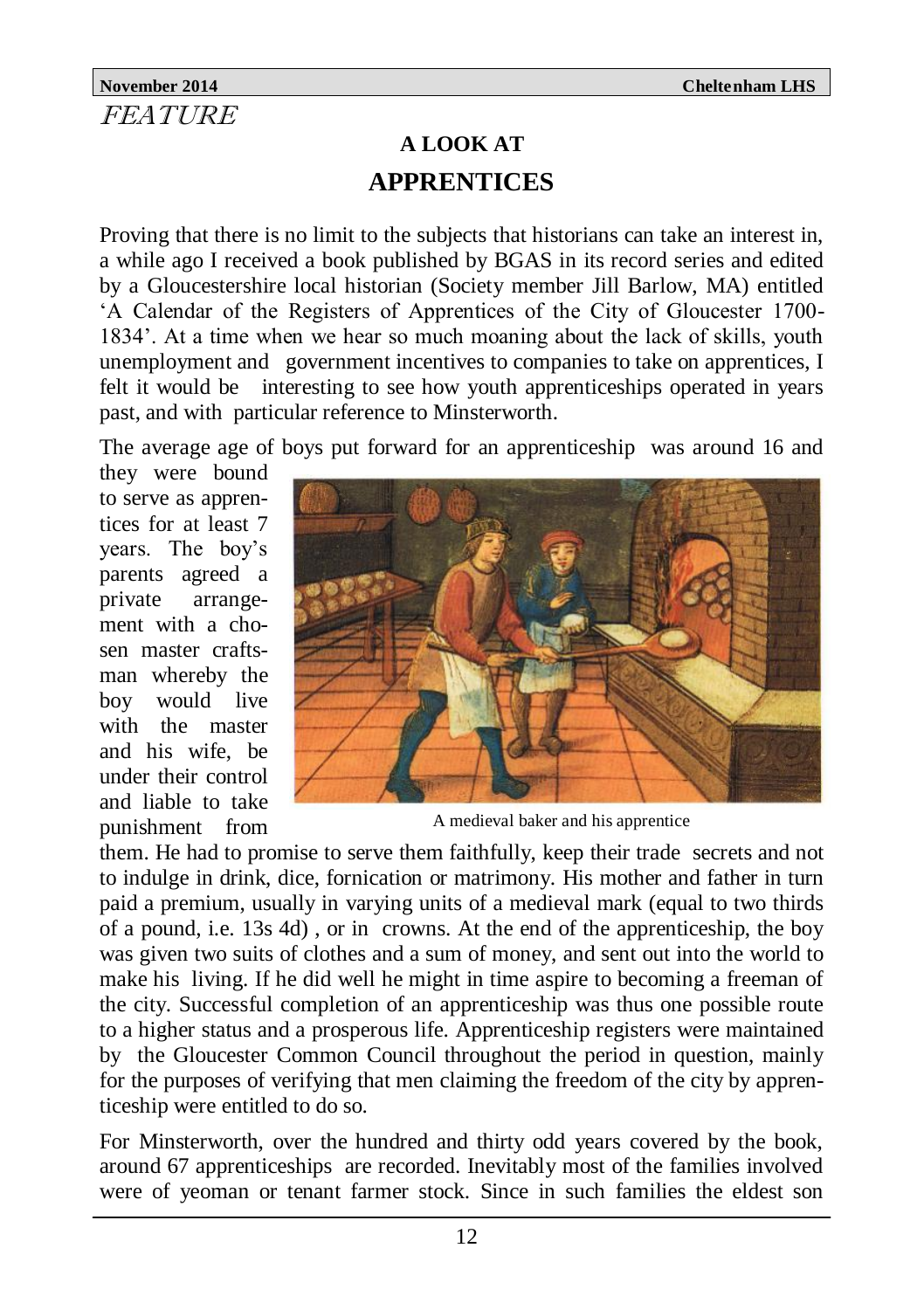would normally have taken over from the father, the boys involved were probably second or third sons, but there is also a high incidence of boys whose fathers had deceased. Still in being today is the local Hiett Charity which in recent years has given assistance to the education of youngsters in the village. When it began in 1719, though, the object of the Charity was to provide £10 annually for apprenticing a poor boy of the parish chosen by the churchwardens. (Hiett, a London distiller, had himself once been a poor boy of this parish).

In total, the different trades into which Minsterworth boys were apprenticed numbered around twenty, ranging from blacksmiths to tailors, coopers to 'wire drawers'. The main trades however were cordwainer (i.e. shoemaking and leather work), baker and butcher. The people who most regularly engaged in apprenticing off their sons were the Addams, Barrett, Hiett (or Hyett), Phelpes and Overthrow families. Boys belonging to the Barrett family for example were apprenticed variously as cordwainer, currier (leather worker), tailor, butcher and baker.

Of course, we have moved on a long way since those times and things are very different today. Even so, is there anything we might learn from how things used to be?

*Terry Moore-Scott*

NEW PUBLICATION

**Inside the Wire The Prisoner of War Camps and Hostels of Gloucestershire 1939-48** by Ian M C Hollingsbee

Stalag VIII-B, Colditz, these names are synonymous with POWs in the Second World War. But what of those prisoners in captivity on British soil? Where did they go? Gloucestershire was home to a wealth of prisoner-of-war camps and hostels, and many Italian and German prisoners spent the war years here. Inside the Wire explores the role of the camps,



their captives and workers, together with their impact on the local community. This book draws on Ministry of Defence, Red Cross and US Army records, and is richly illustrated with original images. It also features the compelling first-hand account of Joachim Schulze, a German POW who spent the war near Tewkesbury. This comprehensive study of a fascinating but forgotten aspect of the Second World War has strong local interest—over 30 pages are devoted to Camp 263 at Leckhampton Court.

Published in paperback by The History Press at £12.99. ISBN: 9780750958462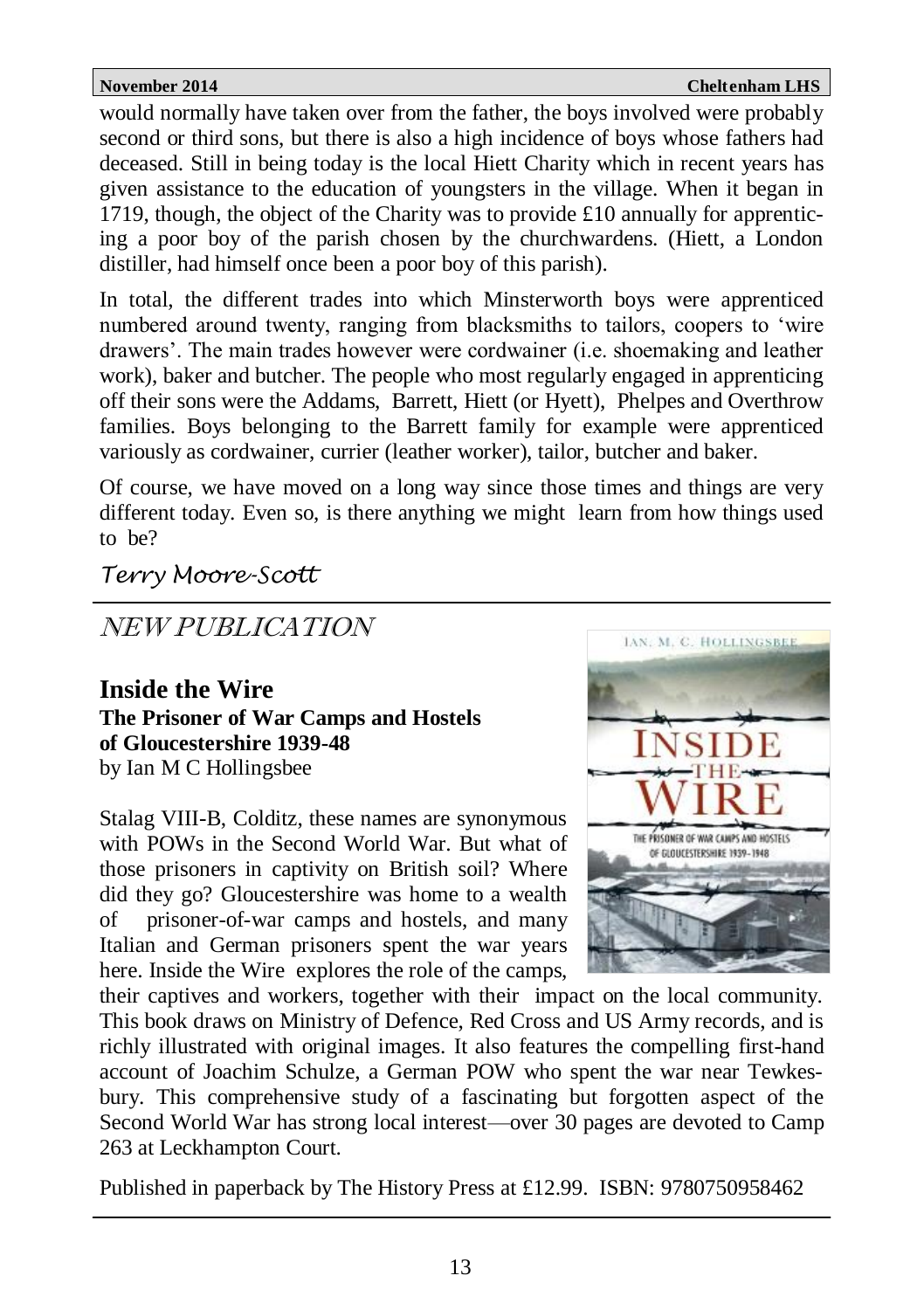# Cheltenham Local History Day **'Cheltenham Life 1914-1919'** *Saturday 19th July 2014* at St Matthew's Church, Clarence Street

Over a year ago the Society's Committee discussed the idea of hosting an Exhibition to mark the centenary of the beginning of the First World War. We decided

to take as a subject life on the home front in Cheltenham, using information and photographs from local newspapers and other sources. Neela Mann, who has great expertise in organising such events, volunteered to lead this ambitious project. A sub-committee was formed and regular meetings were held at Neela's house. She herself made most of the arrangements and contacts, while also producing many



David and Louise Scriven setting up the display

of the posters. Other team members chose topics they wanted to research and write about. Joyce Cummings chose fashions of the time; Kath Boothman chose schools; Sue Robbins chose women at work, and I chose food and rationing. David Scriven and Sue Brown dealt with the financial aspects of putting on the display, while Vic Cole undertook a lot of general research to help others. Neela had already identified resources for us to use and done a lot of work herself to ensure that the various themes were well covered. Our text and illustrations were composed on computer, then the printer enlarged each finished page to poster size and laminated it. The result was very professional and means that the posters will last well, can be shown in part or *en bloc* and are easily transported. The Exhibition, for which we hired St Matthew's Church for the whole day on 19th July, also included contemporary displays by the Local Studies Library, The Wilson, and Geoff and Elaine North, who showed their collection of photographs and other memorabilia from the eight Voluntary Aid Detachment Hospitals in Cheltenham. There were two talks. Eric Miller gave a presentation on Leckhampton Court (a VAD Hospital during the War), and the afternoon talk, entitled 'The Home Front Consumer' was by Robert Opie, founder and owner of the Museum of Brands, formerly at Gloucester Docks. Both were excellent and well-received. The day itself went very well, despite the wet weather culminating in a thunderstorm during the afternoon. Many favourable comments were received. If you missed the Exhibition, it will be on display again at the CLHS Research and Display evening in January, and parts of it are to be shown in local libraries.

Finally, Neela is planning to write a book next year as a permanent record of all our research into Cheltenham Life during the First World War.

*Heather Atkinson*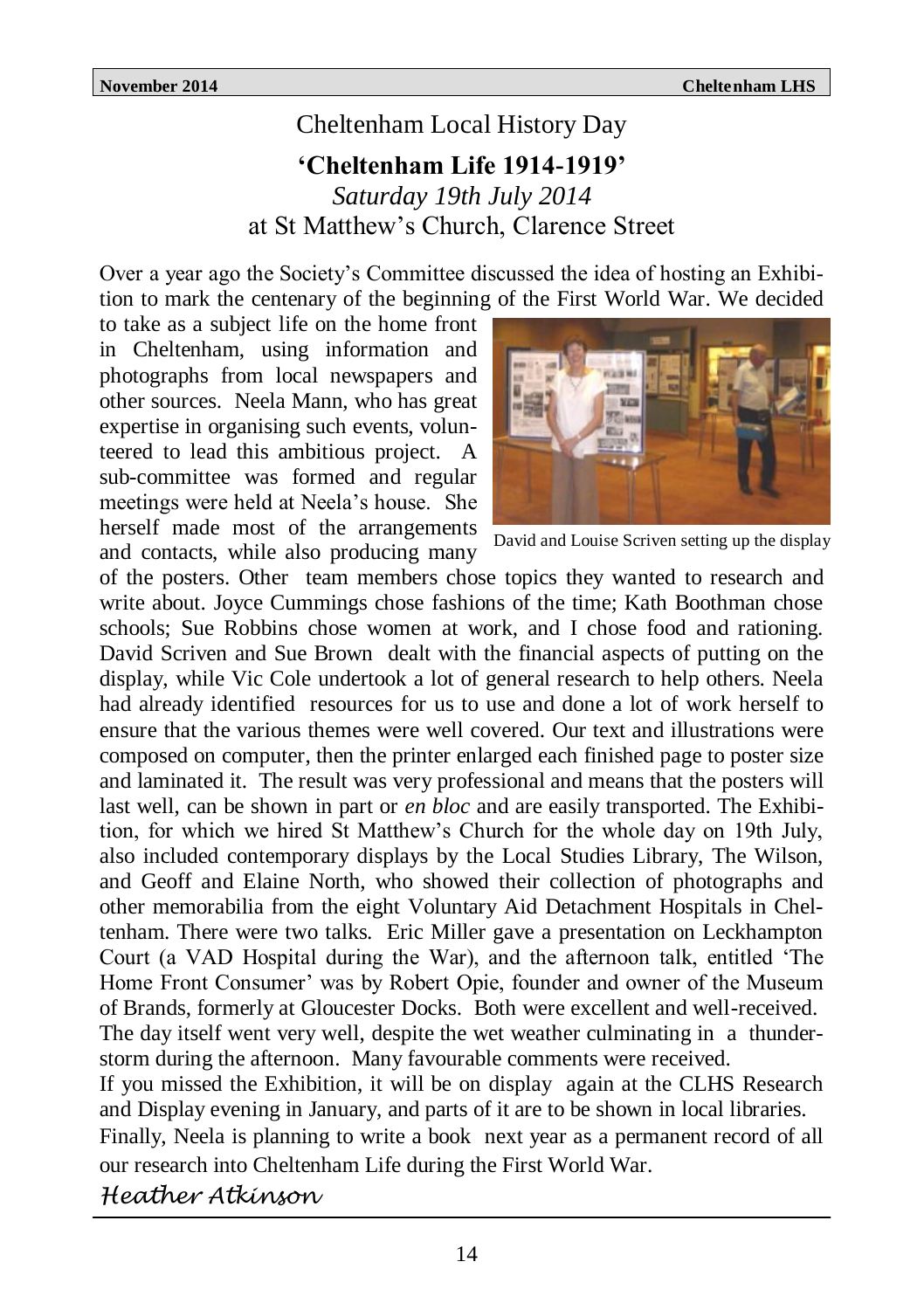# **November 2014** Cheltenham LHS SOCIETY NEWS

# New Members

A warm welcome is extended to the following:

Mrs Josephine Atherton Roger & Jane Woodley Brian Karn Sue & Dave Thomas Robert Marks David O'Connor Miss Rona Goscomb Peter & Carol Turnham Mike Lewis Martyn & Renata Young Charles & Julie Wright Marion Webster Joe & Eileen Millar

Derek & Karen Scarborough Marion Morgan & Geraldine Heaven

# VCH News

### **Victoria County History: 1275 and all that**

Members may recall that the roll of very early Cheltenham manorial records held at the Duchy of Cornwall Archives was too fragile to be produced for VCH researchers, unless essential conservation



could be carried out. Cheltenham Arts Council kindly came up with a cheque to help with the costs. The bad news is that the roll turned out to be in a really bad state, and needed very specialised  $(=costly)$  attention. The good news is that the Duchy Archives have very generously agreed to shoulder most of this cost, and we hope the work (carefully 'relaxing' the roll, then protecting it) will be carried out over the coming months. The Latin Group will then be able to get to grips with photos of the records, which cover courts starting in 1275. To show our appreciation, please keep buying the Duchy Originals!

# *James Hodsdon*

# **Tea & Talk**

At the end of July a rather special fund-raising event, attended by twenty Society members, was held at Sally Self's house in aid of the VCH project. Dr Stephen Blake, assisted by Ann-Rachael Harwood of The Wilson, brought along about 20 objects from the Museum's collection that had featured in Stephen's 2013 book *A History of Cheltenham in 100 Objects.* After a short introductory talk guests were allowed to handle these (with gloves on) and ask questions. A magnificent tea prepared by Sally was then served—sandwiches, savouries, scones with jam and cream and a large selection of cakes, all home-made—which, thanks to the fine warm weather, many of us were able to enjoy sitting in the garden. A very good time was had by all. Two more fund-raising events are planned for next year; details and booking form will be in the March Newsletter.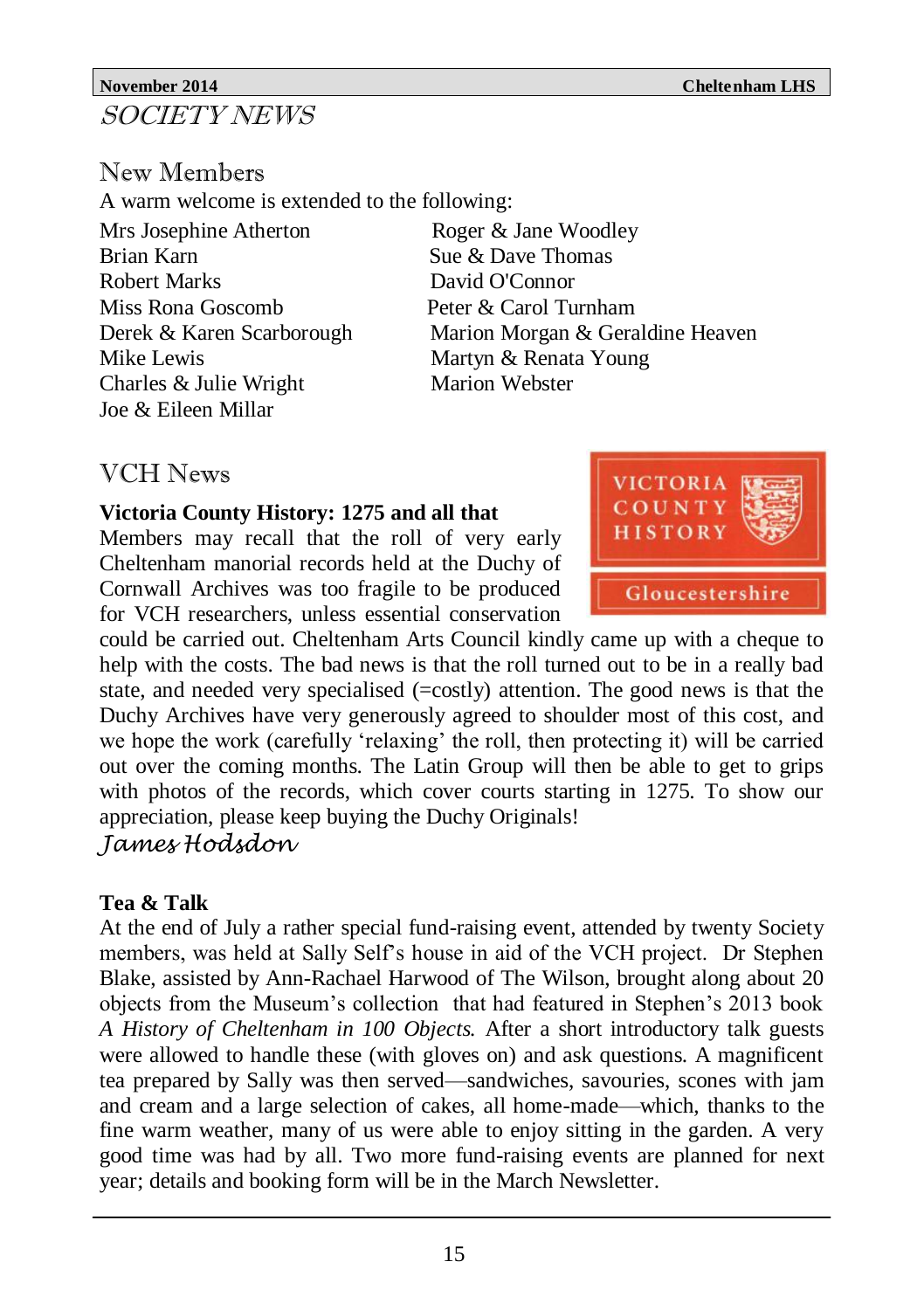# MORE SOCIETY NEWS

# Gloucestershire Archives Cataloguing Project

The Winterbotham and Gurney (D2202) project is very nearly completed. A total of 55 out of 58 boxes have been catalogued by eight CLHS members over the last 18 months and will, in due course, be put onto the Archives online catalogue. Our next project is to catalogue the seven boxes of the Hygrove Estate archive. We have just started the first box and have already come across Sir Robert Atkyns (History of Gloucestershire) and a member of the Guise family, both well known in the county. When this project is completed we hope to start work on the Ticehurst, solicitors, archive which has a lot of Cheltenham interest and may even help with the Big Red Book (VCH) Cheltenham. It comprises over 100 boxes and will keep us quiet for some time. We usually meet at the Archives on Wednesday and are always pleased to see new recruits.

If you would like to help, or would like more information, please contact Russ Self at [journal.clhs@btinternet.com](mailto:journal.clhs@btinternet.com) or telephone 01242 243714.

# LOCAL NEWS

### Pittville Gates

After two years' work the restoration of Pittville Gates is finally complete. The 1833 gateway was in a poor state of repair when Friends of Pittville decided to campaign for its restoration. Sufficient money (just under £290,000 in total) was raised for it to begin in November 2012. The first phase of work included replac-



One of the original lamps

ing the six Forest of Dean stone pillars, renovating the central overthrow (added to the gateway in 1897), putting back the line of railings along Prestbury Road and resurfacing the surroundings. Finally four lamps, made to the original 1833 design, were installed on the outermost pillars. Further improvement of the surroundings was achieved with planting, including a garden to commemorate the Samaritans opening their first premises here in Cheltenham fifty years ago. This garden occupies the site of what had originally been part of the garden of 1 Pittville Lawn until sold to the Borough Council in the 1960s, possibly for road widening which fortunately never happened. In July this year, a horse trough, complete with bedding plants, was moved from the Promenade to the front of the gateway to replace the one that had stood there from 1883 to sometime in the 1970s. Two information boards have been installed to inform passers-by of the history of the gateway and of Pittville more generally.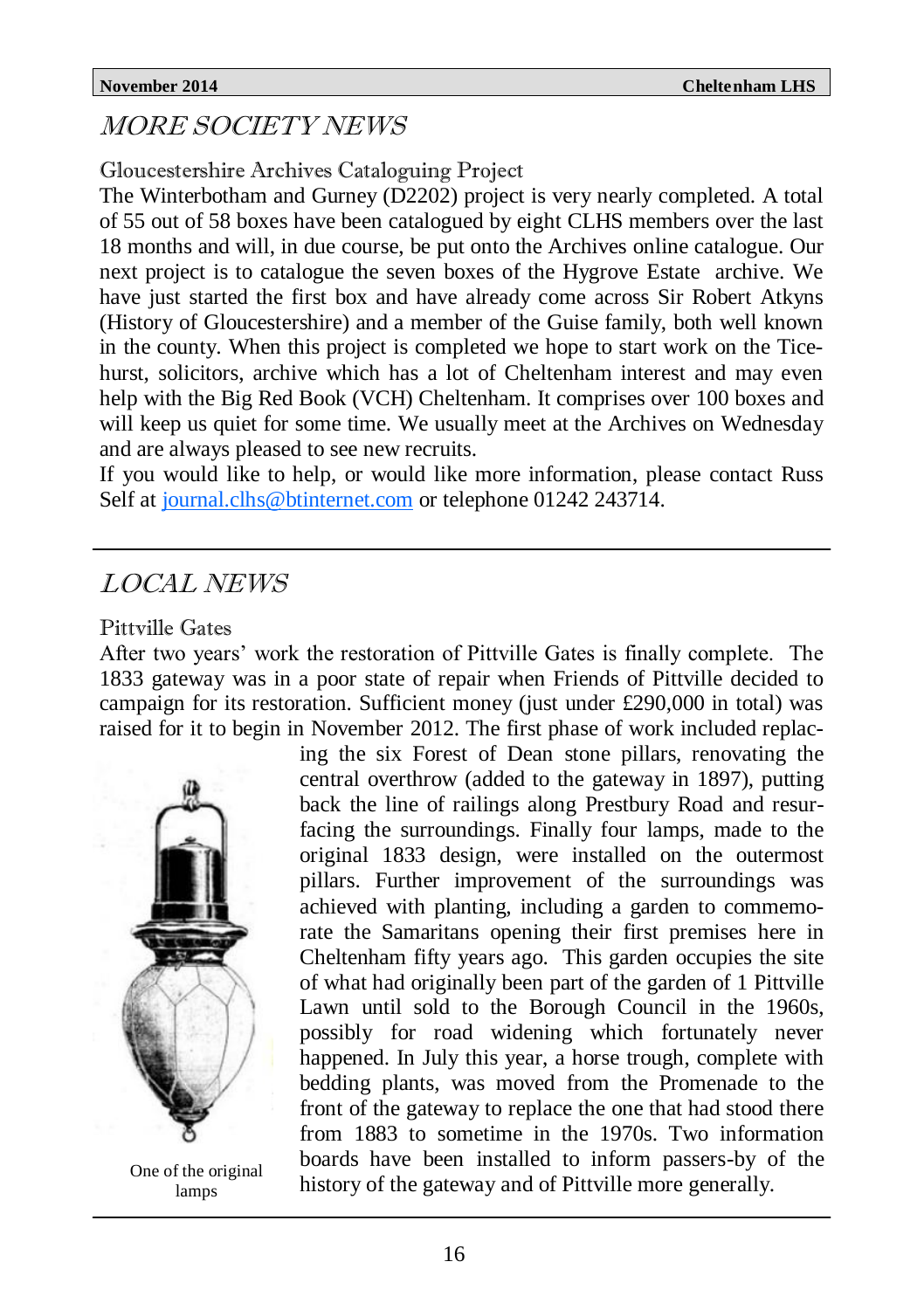### **November 2014** Cheltenham LHS

The second phase of the project included the replacement of the six opening gates which were removed in 1921 to avoid damage to vehicles (traffic passed through the gateway until it was closed in the late 1960s). The lamp in the overthrow has been hand made to match a late Victorian design.

The project has also entailed research that has unearthed more information about Robert Stokes, the architect of the Gates and the designer of many of the facades of Pittville houses built in the 1830s. Another spin-off has been the creation of a group investigating the lives of 19th century Pittville residents. (See p21.) An exhibition of their work will take place in Pittville Pump Room on 26th February 2015.

# *Judie Hodsdon*



The new lamp

### The War Memorial

The War Memorial in the Promenade, and its immediate surroundings, have suffered the ravages of time, and in June 2014, mindful of the Centenary of the outbreak of the First World War Councillor John Rawson launched an initiative to restore the Memorial and its immediate surroundings.

The first stage consisted of the repaving of the area immediately around the Memorial, the renewal of the balustrades, and the installation of new LED lighting, at an estimated cost of £150,000. The work was completed, at a cost of £156,000, largely funded by the Borough Council, well in advance of the target date of Battle of Britain Sunday. It was inspected at a



meeting called for interested parties on 15th September.

The second stage, the restoration of the Memorial itself, which will probably involve the re-engraving of the 1300-plus names on the Memorial, and conservation measures, has been provisionally costed at £300,000, and the Council is looking for funding from the wider community. It is hoped that all the work will be completed by August 2018.

*Peter Barlow*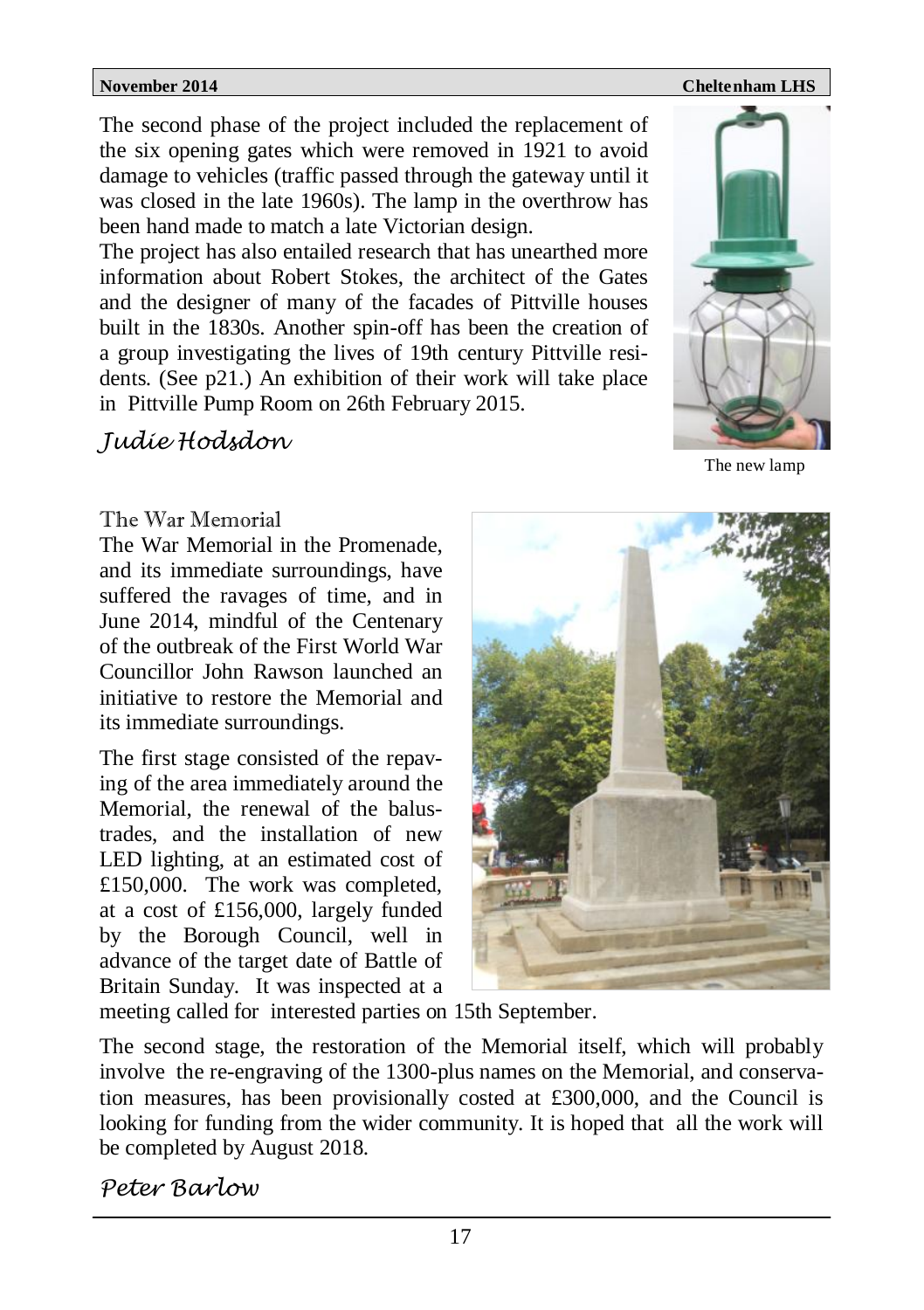# **November 2014 Cheltenham LHS** FEATURE

# **THE TRIALS OF TRANSCRIBING**



Transcribing is a task that falls to most local historians sooner or later: information you want is in some old hand-written document and you copy it out, hoping you've read it correctly. Even if the writing is very bad you will usually be able to get the general sense and make reasonable guesses at difficult words, particularly if you're not easily put off by odd variations in spelling. But what if your document consists almost entirely of individual signatures and addresses? And what if the signatures are mostly those of strangers to Cheltenham and many of the addresses no longer exist? And what if some of the writers have terrible handwriting? This is the challenge presented by the Pittville Subscription Book. This book was the big ledger in which early 19th century visitors recorded their payments for the use of the Pittville spa facilities. The book runs from July  $20<sup>th</sup> 1830$ , the day the Pump Room opened, to the same date in 1852: 475 pages and over 8,000 entries.

The fees paid by subscribers covered periods ranging from a fortnight to the whole season and there were three options to choose from, shown above in their simplest form (the rules became more complicated later). Admission to 'the spas' meant access to the Pump Room with its medicinal waters and social gatherings. 'Rides, drives and walks' meant the full use of the pleasure grounds on horseback, on foot or in a vehicle. 'Walks only', the cheapest option, limited the visitor to taking exercise on foot. During the season, which ran from May to September, the waters were available in the mornings, with a band playing, and the walks, rides and pleasure grounds were open all day, again with a band in attendance. Non-subscribers were admitted to the grounds for one shilling.

The Pump Room was always managed by a lessee, who paid an annual rental to Joseph Pitt and derived his income from the sale of the waters, admission fees to the gardens, and the profits of any events he organised. The first lessee was Henry Seymour, formerly Master of the Ceremonies at Teignmouth. His successor from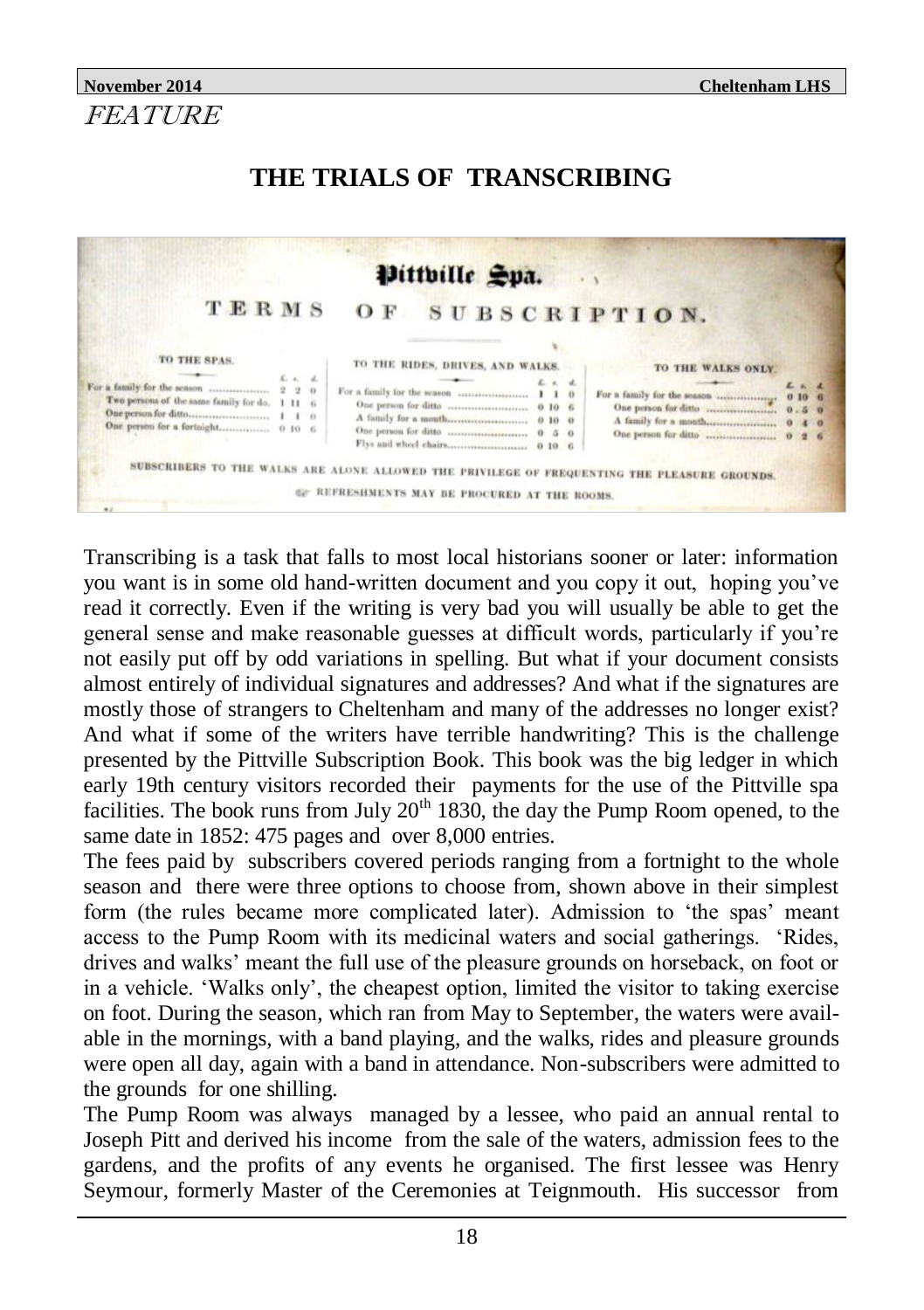**November 2014** Cheltenham LHS

1841 was Charles Wickes. In 1852 (the year our book runs out), the lease was taken up by a group of 'respectable tradespeople', then there was a succession of lessees

until Cheltenham Borough Council purchased the property in December 1890. Admission charges to the gardens were finally abolished only in 1954.

Once the book had been photographed page by page we were able to begin, transferring the information into an Excel database so that it was searchable. This proved invaluable, since it was soon apparent that many people were frequent visitors and thus signed their often mystifying names several times, much improving our chances of interpreting them correctly. People of all ranks were patrons, up to and including visiting royalty in the shape of Prince George of Cambridge (mentioned in last year's November Newsletter). The Duke and Duchess of St Albans came, as did the Earl and Countess of Moray. There are various bishops, and army and navy officers of all ranks, including half a dozen admirals and over twenty generals – or their wives, who of course signed themselves 'Mrs General'. There are many foreign names, which is perhaps surprising, considering that most continental countries have their own spa towns. Some however may not have been visitors: Mr Rosenhagen and his family, for example, appear to have lived at 32 The Promenade, and Mlle Tiesset was a resident teacher of French and Italian who taught at the Ladies' College in its early days. Many others too were local residents, some of them still remembered today and thus easily identified. Mr Winterbotham the solicitor, Mr S Onley the architect and a certain Revd F Close all patronised the spa. Others are shown by their addresses to be local tradesmen: Mr Isaac Witts was not a lodger at 416 High Street (though there were many lodging houses in the High Street) but the proprietor of a butcher's shop. Whole companies also subscribed: Messrs Debenham, Pooley and Smith of Cavendish House, for instance, often signed up for the rides, drives and walks, perhaps as a 'perk' for their senior managers, and perhaps also in the hope that they might rub shoulders with wealthy clients.



Merrett's map of Pittville, 1834, showing the walks and rides. The buildings marked in white had not yet been built.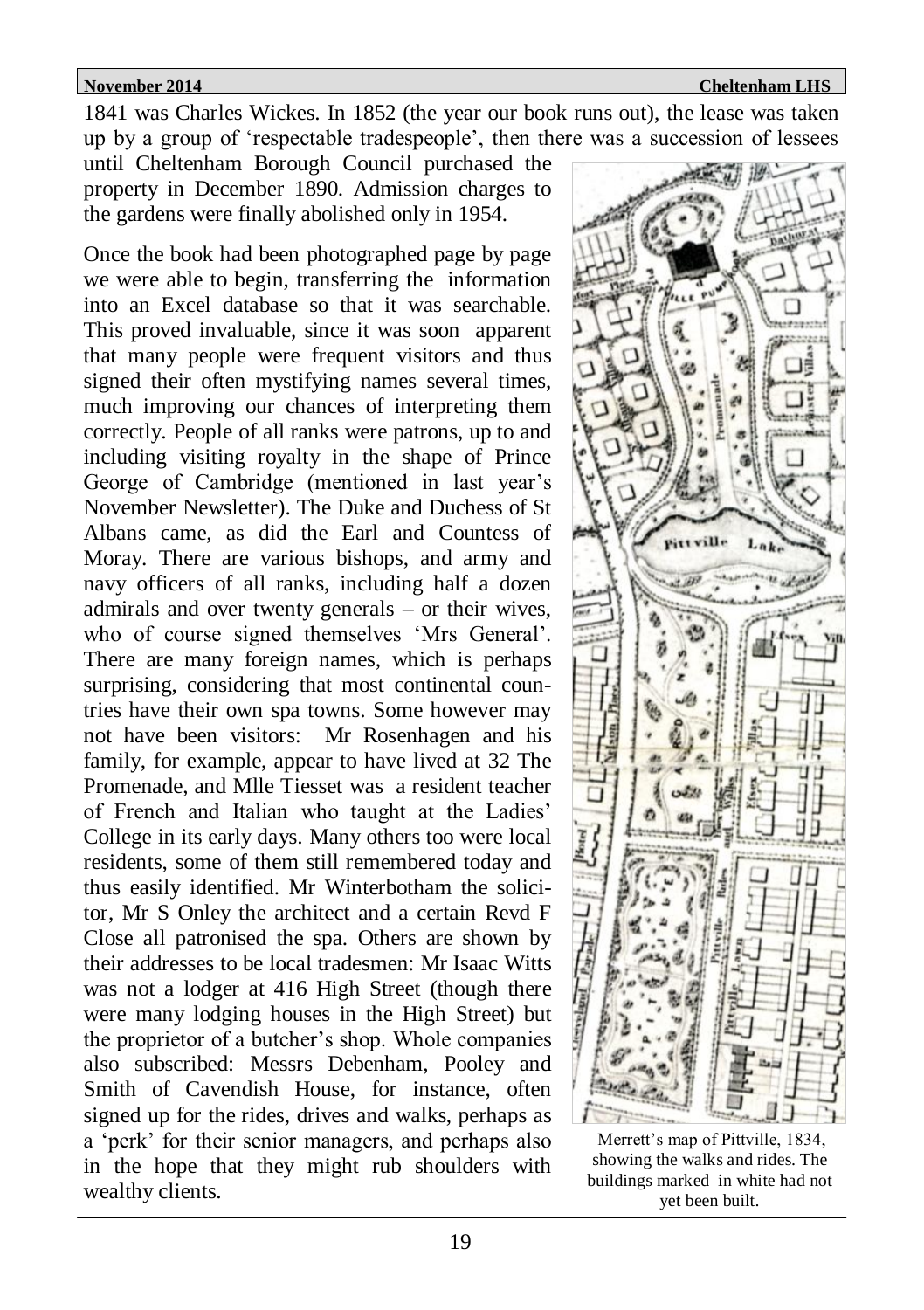As for the rest of the clientele, very often a seemingly illegible scrawl did eventually come into focus as an ordinary name. 'Glomtrell', for instance, turned out, rather to our relief, to be Gwinnett. Also accepted confidently were some clearly written but strange names: you could be called Woakes in those days, or Burned or Lewty or Pilmer. And there was Mr Walter Arcedeckne, a regular but usually unreadable signatory whose name we'd never have deciphered if it had not been written out clearly just once. (It probably derives from 'archdeacon'.) It is worth remembering that the stock of native British surnames is gradually shrinking—a few rare ones die out in each generation, probably, and of course no new ones are invented—so there may have been many names 150 years ago that are never heard of now. One day we had the bright idea that the lists of recent arrivals at the various hotels, published weekly in the *Looker-On,* might solve some of our problems. Consulting the copies in the local studies library, we did find names we recognised. There for example was Lady Page-Turner, (a popular novelist??) but there also was Mr Bland H Galland, the Misses Andesoif and Sir F Dwarris..... At this point it dawned on us that these lists, far from being authoritative, were probably compiled each week by the newspaper's office boy—who couldn't read the names any better than we could—from the registers in which visitors signed up for the Montpellier circulating library. Ah well.

The addresses presented some of the same problems of illegibility and unfamiliarity, stretching our local knowledge and driving us to consult Cheltenham directories and maps of the time. Relatively few of the visitors stayed at hotels, the vast majority opting instead for lodgings or seasonal rental of houses. It seems likely that many private house-owners or occupiers took in lodgers, at least during the summer season. Private residences could be rented on a long-term basis, probably furnished and with servants provided if necessary. It occurred to us that family/ local historians may wish to see where their ancestors stayed during their visits to Cheltenham and we have tried to identify the modern locations of these addresses. Of around 200 individual houses named in the Subscription Book, only a few remain unidentified. Over 60 of the addresses listed were called cottages, mostly long gone – Pine Cottage, Oriel Cottage, Gordon Cottage. These were usually substantial villas, named after the fashion of the time, perhaps promoting the rural idyll as Cheltenham was still a relatively small town in the 1830s. Some of the names must have seemed the height of fashion and good taste in those days, but make us smile today, for example Maisonette, now 59 Portland Street.

The houses and streets of Cheltenham have been renamed and renumbered several times over the last 150 years, making the addresses listed by subscribers hard to find on a modern map. An additional complication is that blocks and terraces of buildings within a street had their own names and numbers – for example, Cambridge Villas, now 121-7 Promenade, or Rodney Terrace, now 15- 55 Rodney Road. There was a pattern of development whereby a terrace was named after an original house in the area, and subsequently the newly evolved street took up the name – St Margaret's (large villa), then St Margaret's Terrace,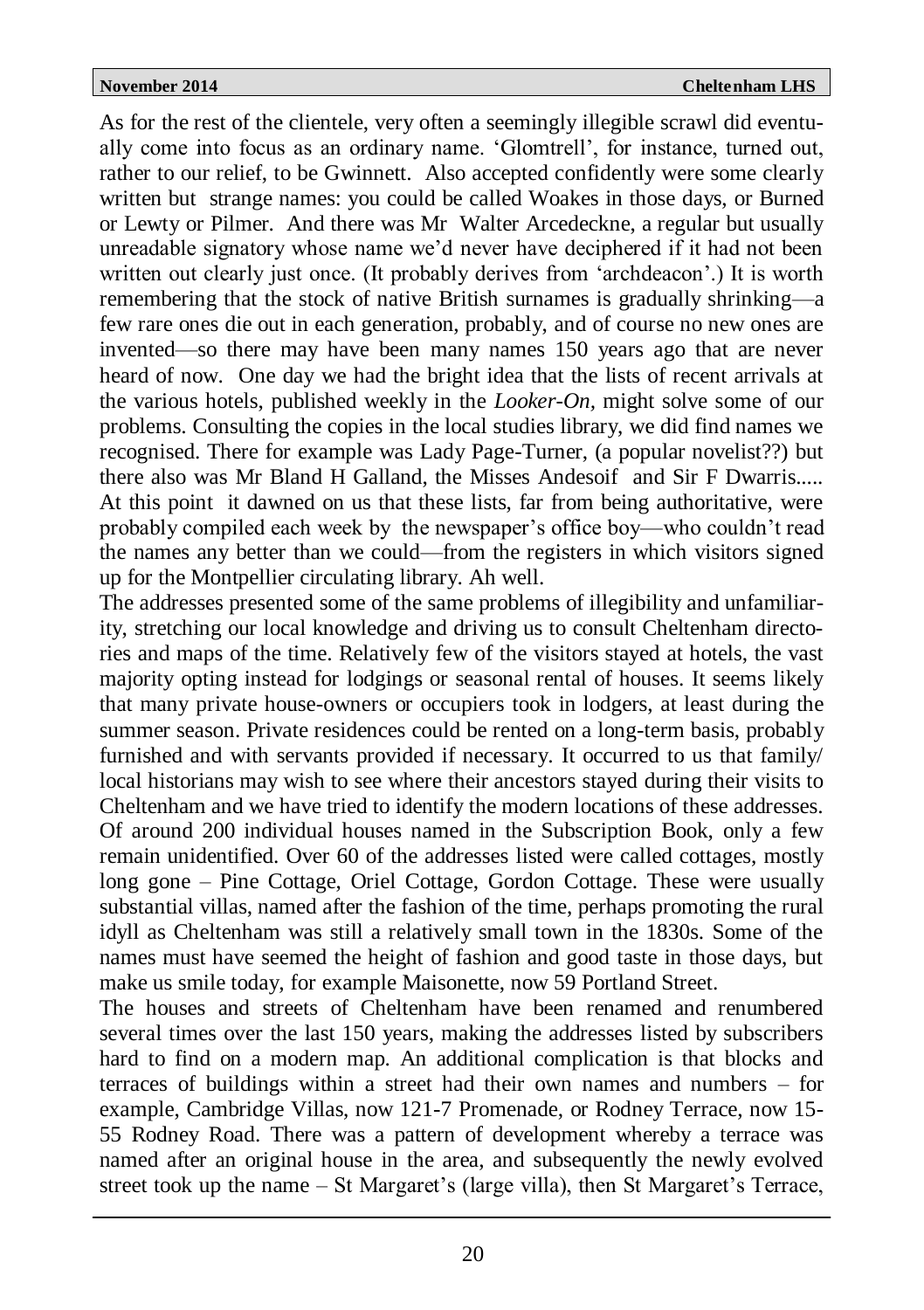and finally St Margaret's Road. Many of these early terrace names are now forgotten, but many others we have been able to relate to the modern street numbers. The addresses given in the Subscription Book reflect the development of Cheltenham at that time, as new locations appear steadily over the 22 years covered. For example, the Queens Hotel (built 1837-8) first appears in August 1838, and there is no mention of Pittville Circus before June 1842 (when the subscriber is Edward Cope, who began to develop that area of Pittville in 1839.) Despite much development and rebuilding of Cheltenham since the heyday of the Pittville Spa, it is hoped that the modern visitor can at least get a flavour of the areas that provided residences for those early subscribers.

The finished transcription of the Pittville Subscription Book, together with introductory notes and images of all the original pages, will shortly be on sale as a CD, price £5.

*Jill Waller and Kath Boothman*

# **PITTVILLE HISTORY WORKS**

# **Unlocking Pittville's Past**

 *Thursday 26 February 2015 at Pittville Pump Room* 

This half-day event is being mounted by Pittville History Works, a new history group which is part of Friends of Pittville, in partnership with the Holst Birthplace Museum. The group is gathering material from censuses, directories, house deeds, photographs, personal reminiscences and other sources, and putting it onto a website [\(www.pittvillehistory.org\)](http://www.pittvillehistory.org) with sophisticated search capabilities. Users of the interactive website can search for detailed information about individual people or houses (including the occupants of each house in Pittville from the 1830s to the 1900s), dip into Pittville's history and analyse social trends. There is a Pittville Timeline which summarises what was happening in Pittville from 1825 onwards, a section called Pittville Lives which includes biographies, portraits and personal reminiscences, and a section called Pittville Places with information about houses, streets and places. The Popular Searches section enables users to carry out a wide range of common searches using simple drop-down menus, while the Advanced Search is designed for students or researchers who want to carry out a bespoke search of the database.

The event will run from  $2.00 - 5.00$  pm at the Pump Room. Steven Blake will give a brief introduction to the history of the Pittville Estate; John Simpson will introduce the History Works project and demonstrate the website; and the Holst Birthplace Museum will talk about the history of 4 Clarence Road.

Please put the date in your diary and contact us in the New Year for more details at [info@pittvillehistory.org.uk](mailto:info@pittvillehistory.org.uk)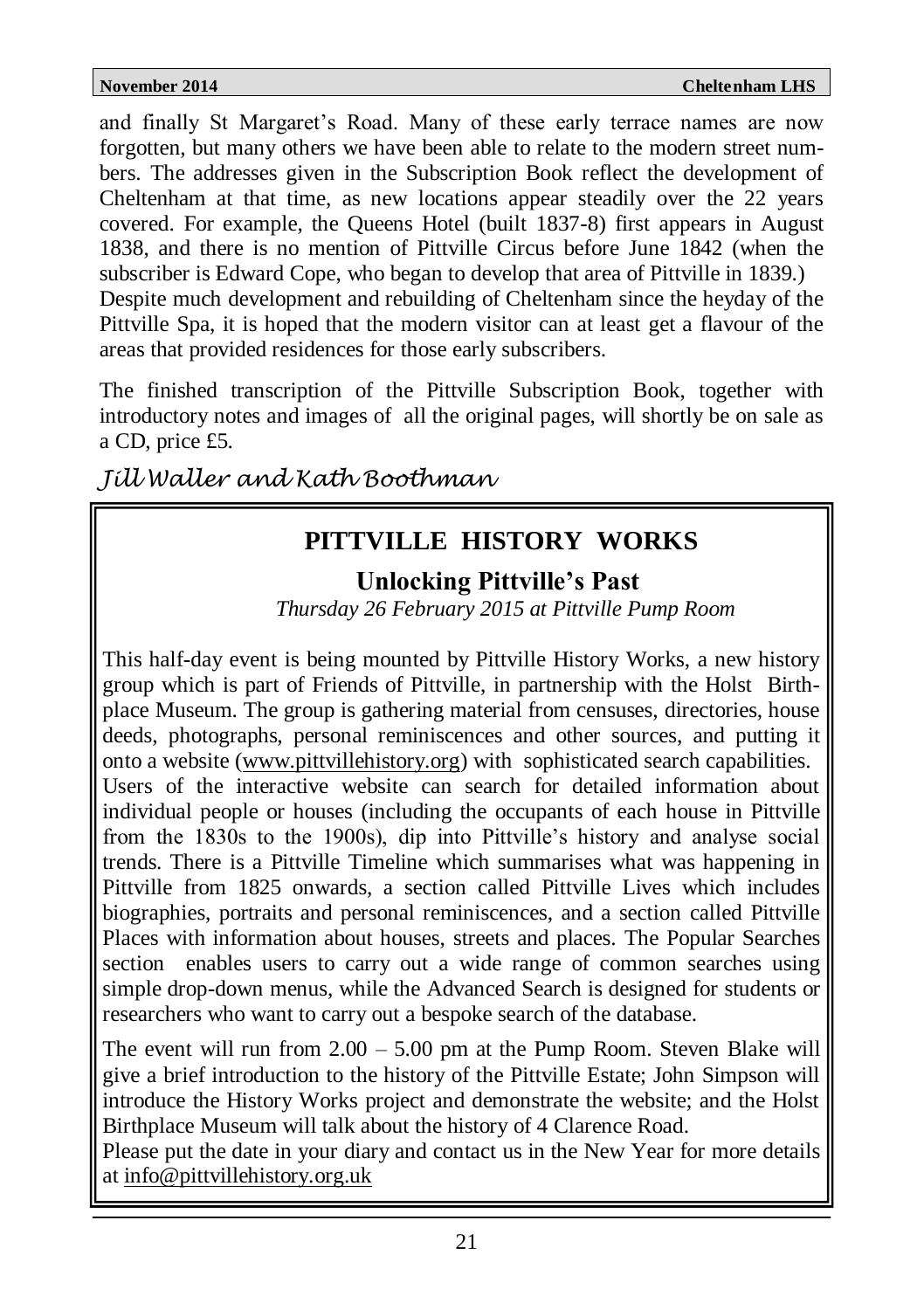# **'UNRULY BEHAVIOUR' IN 17TH CENTURY CHELTENHAM**

Many of us will have made the comment that the centre of Cheltenham on a Friday or Saturday night can be a rowdy place. However this behaviour is not as recent a phenomenon as we might like to think.

The research for the Victoria County History volume on Cheltenham, the 'Big Red Book' is now well underway. Those of us working each week at the Archives have uncovered several 'new' pieces of information that will be published in due course. Those working at home have, among other research, been transcribing documents from the Star Chamber and Exchequer records via images sent to us by Alex Craven, our editor for the early modern period, and this is where we have found the records of 'unruly behaviour'.

The transcribing has brought to light an incident that occurred in 1620, concerning a Bill of Complaint brought by Giles Atkins (Attkins) of Cheltenham and Giles Robertes of Churchdown against Thomas Lawrenge (or Lorwinge) the elder, Thomas Lawrenge the younger and William Bicke (TNA,STAC 8/44/1). The Lawrenges had apparently tried to encroach 'uppon parte and parcel of the Waste and Commonable grownds of and beelonginge to the Mannor and hundred of Cheltenham' for the purpose of gaining the rights and the construction of 'a game and warren of Conneys'. Giles Atkins felt doubly aggrieved as he had apparently been tricked into going to the rabbit warren, 'soe stored with Conneys', by an invitation from the said Lawrenges and William Bicke. Giles Atkins had had 'some former experience of such plottes and practizes of Thomas the elder and Thomas the younger and William Bicke … knoweinge that they hadd often … abused others in that kind and either greivouslie beate or wound them or else force them to give them some money [if they] refused to accompanye' them. In spite of this knowledge Atkins and Robertes went to the rabbit warren and there the Lowrenges 'instantlie furiouslie and barbarouslie did assawlt' them, and 'haveinge A Gunn chardged with powder and shott did shoote off and dischardge the said Gunn' at them. The Atkins fled the scene but the Lawrenges and Bicke followed them shouting 'kill him, kill him'. Further evidence brought by Atkins against the Lawrenges was that after this affray they went 'unto A disorderlie Alehouse … which they did commonly frequent' and swore that Aktins was 'but a Cheild and apt to bee cawght' and that next time they would 'either kill him or creeple him'. So we appear to have a case of trespass, blackmail and possible grievous bodily harm! But was Atkins really as gullible as that, given the Lawrenges' reputation? Unfortunately, the final outcome seems not to be on record. If anyone would be interested in joining in the research for the VCH Cheltenham please contact me at [journal.clhs@btinternet.com](mailto:journal.clhs@btinternet.com) in the first instance, and I will put you in touch with the VCH editors. *Sally Self*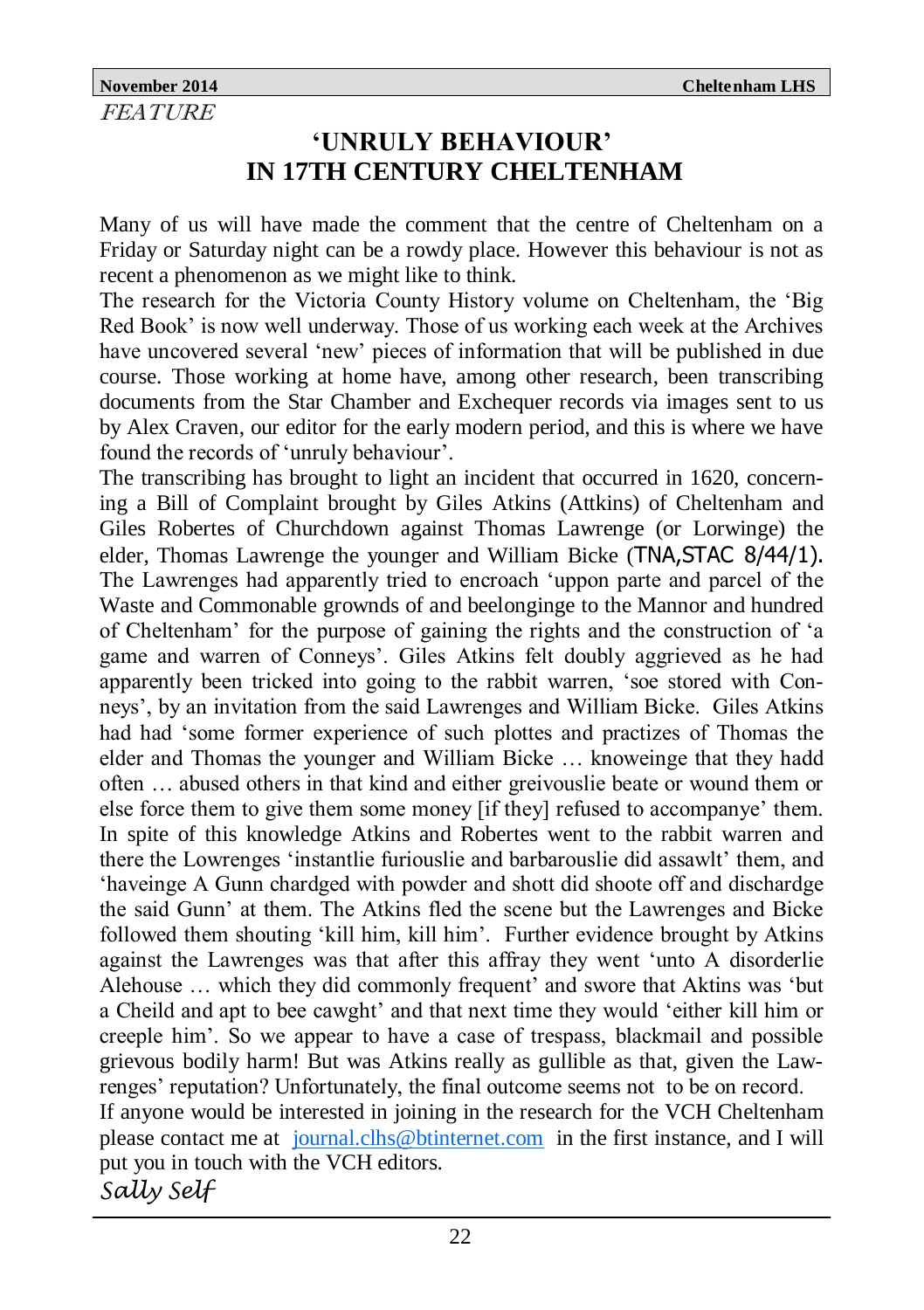

**BOOKS FOR SALE**



The Society has received a set of the BGAS RECORD SERIES in new condition, kindly donated by Mrs Gillian Lunn. Although they are not individually priced up yet, please contact Heather Atkinson (e-mail heatherbell71@hotmail.com or phone 01242 232740) if you are interested in purchasing a copy. They are a really interesting read and would make an excellent gift.

Vol 1 Gloucestershire Transportees, ed. I Wyatt Vol 2 Bigland's Gloucestershire Collection (A-C); Vol 3 (D-M); Vol 5  $(N-T)$ : Vol 8 (U-Y & Indexes), ed. B Frith Vol 4 Registers of Freemen of Gloucester, ed. ARJ Jurica Vol 6 The Military Survey of Gloucestershire, 1522, ed. RW Hoyle Vol 7 Tewkesbury Churchwardens' Accounts 1563-1624, ed. CJ Litzenburger Vol 9 An Historical Gazetteer of Cheltenham, ed. J Hodsdon Vol 10 The Cartulary of St Augustine's Abbey, Bristol, ed. D Walker Vol 11 Original Acta of St Peter's Abbey, Gloucester, ed. RB Patterson Vol 12 Cheltenham Probate Records, ed. AJH Sale Vol 13 Survey of the Diocese of Gloucester 1735-1750, ed. J Fendley Vols 14 & 25 Gloucester Apprenticeship Records 1595-1700 & 1700-1834, ed. J Barlow Vol 15 Llanthony Priory Registers 1457-66, 1501-25, ed. J Rhodes Vols 16, 20 & 27 Gloucestershire Feet of Fines 1199-1299; 1300-1359 & 1360- 1508, ed. CR Elrington Vols 17 & 18 Berkeley Castle Muniments (1) & (2) ed. B Wells-Furby Vol 19 Chancellor Parson's Notes, ed. J Fendley Vol 21 Gloucester Chapter Act Book1616-1687, ed. S Eward Vol 22 Convictions at Petty Sessions 1781-1837, ed. I Wyatt Vol 23 Bristol & Gloucestershire Lay Subsidy of 1523-1527, ed. MA Faraday Vol 24 Cheltenham Manor Court Books 1692-1803, ed. J Hodsdon Vol 26 The Forest of Dean Eyre of 1634, ed. N Herbert OTHER BOOKS - NEW OR IN 'AS NEW' CONDITION

There are still a few of Neil Parrack's New Club books available at £8.50 (new) and Brian Torode's book, *John Middleton, Victorian Provincial Architect* at £10 (new). Also available is a first edition (1979) of *Bristol, an Architectural History* by Gomme, Jenner and Little in 'as new' condition at £40. A copy of K J Beecham's *History of Cirencester* (1978) in excellent condition, is available at £25; *Back again Mr Begbie,* by Rev. Lt Col RJG Begbie OBE (ex-Cheltenham College) in 'as new' condition at £20.